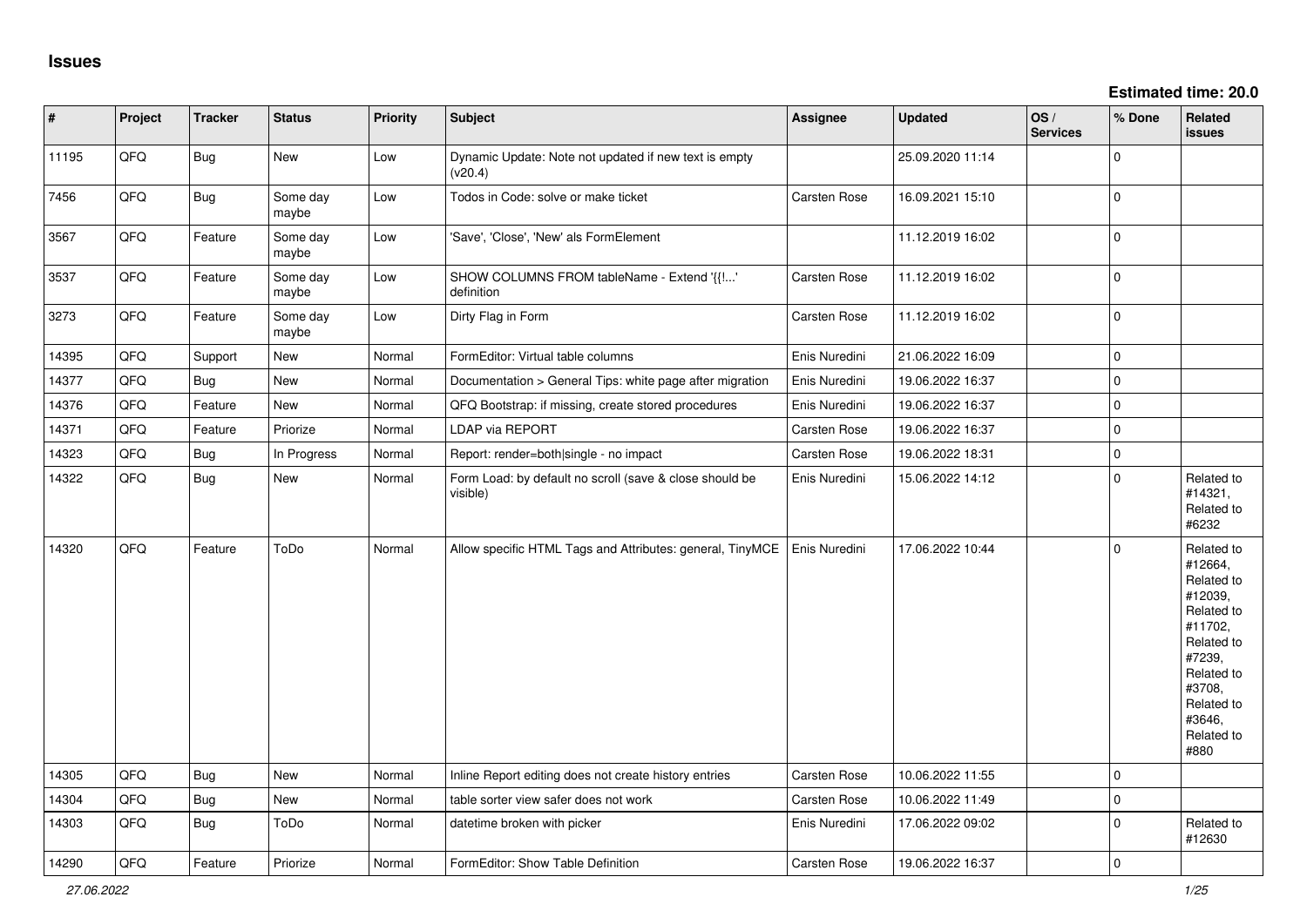| #     | Project | <b>Tracker</b> | <b>Status</b>     | <b>Priority</b> | Subject                                                                                  | <b>Assignee</b>        | <b>Updated</b>   | OS/<br><b>Services</b> | % Done      | Related<br>issues                                |
|-------|---------|----------------|-------------------|-----------------|------------------------------------------------------------------------------------------|------------------------|------------------|------------------------|-------------|--------------------------------------------------|
| 14283 | QFQ     | Bug            | Priorize          | Normal          | HEIC / HEIF convert doesn't trigger                                                      | Carsten Rose           | 19.06.2022 16:37 |                        | $\Omega$    |                                                  |
| 14245 | QFQ     | Bug            | New               | Normal          | Form Save Btn bleibt disabled wenn Datumsfeld über<br>Datepicker geändert                | Enis Nuredini          | 27.05.2022 13:45 |                        | $\Omega$    | Related to<br>#13689                             |
| 14233 | QFQ     | Bug            | New               | Normal          | AS _link: question - HTML is not rendered                                                | Carsten Rose           | 28.05.2022 11:02 |                        | $\Omega$    |                                                  |
| 14227 | QFQ     | Feature        | New               | Normal          | Selenium Konkurrenz: cypress.io                                                          | Enis Nuredini          | 28.05.2022 11:02 |                        | 0           |                                                  |
| 14185 | QFQ     | Feature        | New               | Normal          | External/Autocron.php - better suitable directory                                        | Support: System        | 28.05.2022 11:03 |                        | $\Omega$    |                                                  |
| 14175 | QFQ     | <b>Bug</b>     | In Progress       | Normal          | Opening a form with no QFQ Session cookie fails                                          | Carsten Rose           | 03.06.2022 10:40 |                        | $\mathbf 0$ |                                                  |
| 14091 | QFQ     | Bug            | New               | Normal          | inconsistent template path for twig                                                      | Carsten Rose           | 19.04.2022 18:36 |                        | $\Omega$    |                                                  |
| 14090 | QFQ     | Feature        | <b>New</b>        | Normal          | Nützliche _script funktionen                                                             | Carsten Rose           | 28.05.2022 11:03 |                        | $\mathbf 0$ |                                                  |
| 14077 | QFQ     | Bug            | New               | Normal          | As _link: Attribute 'class' missing by r:1 and r:3 - but should<br>set                   | Carsten Rose           | 28.05.2022 11:02 |                        | $\Omega$    | Related to<br>#5342,<br>Related to<br>#4343      |
| 14028 | QFQ     | Feature        | New               | Normal          | Required notification: visual nicer                                                      | Enis Nuredini          | 28.05.2022 11:01 |                        | $\mathbf 0$ |                                                  |
| 13945 | QFQ     | Feature        | New               | Normal          | As _link: content before/after link                                                      | Enis Nuredini          | 28.05.2022 11:01 |                        | $\mathbf 0$ | Related to<br>#12262                             |
| 13943 | QFQ     | Bug            | Priorize          | Normal          | unable to find formgroup                                                                 | Enis Nuredini          | 28.05.2022 11:03 |                        | $\Omega$    |                                                  |
| 13900 | QFQ     | Feature        | Priorize          | Normal          | Selenium: Check das Cookie/PDF funktioniert                                              | Enis Nuredini          | 25.03.2022 12:45 |                        | $\Omega$    |                                                  |
| 13899 | QFQ     | Bug            | ToDo              | Normal          | Selenium: zum laufen bringen                                                             | Enis Nuredini          | 25.03.2022 10:24 |                        | $\Omega$    |                                                  |
| 13843 | QFQ     | Feature        | New               | Normal          | Create JWT via QFQ                                                                       | Carsten Rose           | 19.03.2022 17:42 |                        | $\Omega$    |                                                  |
| 13841 | QFQ     | Feature        | New               | Normal          | Create PDF via iText - evaluate                                                          | Carsten Rose           | 19.03.2022 17:42 |                        | 0           |                                                  |
| 13767 | QFQ     | Bug            | Feedback          | Normal          | date/time-picker: required shows up/down button orange                                   | Enis Nuredini          | 16.05.2022 23:16 |                        | $\Omega$    |                                                  |
| 13706 | QFQ     | Bug            | New               | Normal          | Wrong CheckType in FieldElement LastStatus of Form Cron                                  | Carsten Rose           | 21.01.2022 18:20 |                        | $\mathbf 0$ |                                                  |
| 13700 | QFQ     | Feature        | New               | Normal          | Redesign gfg.io Seite                                                                    | Carsten Rose           | 19.03.2022 17:43 |                        | $\Omega$    |                                                  |
| 13689 | QFQ     | <b>Bug</b>     | New               | Normal          | Enter auf Eingabefeld mit ungültigem Wert führt zu blurry<br>Seite                       | Enis Nuredini          | 28.05.2022 10:53 |                        | U           | Related to<br>#14245, Has<br>duplicate<br>#11891 |
| 13659 | QFQ     | <b>Bug</b>     | New               | Normal          | wrong sanitize class applied to R-store                                                  | Carsten Rose           | 15.01.2022 14:23 |                        | $\Omega$    |                                                  |
| 13647 | QFQ     | Bug            | New               | Normal          | Autofocus funktioniert nicht auf Chrome                                                  | Benjamin Baer          | 19.03.2022 17:44 |                        | $\Omega$    |                                                  |
| 13609 | QFQ     | Feature        | New               | Normal          | QFQ Introduction: Seite aufloesen                                                        | Philipp<br>Gröbelbauer | 28.05.2022 11:02 |                        | $\mathbf 0$ |                                                  |
| 13608 | QFQ     | Feature        | Some day<br>maybe | Normal          | Automatic Browser Language Redirect                                                      | Enis Nuredini          | 17.06.2022 08:35 |                        | $\mathbf 0$ |                                                  |
| 13592 | QFQ     | <b>Bug</b>     | New               | Normal          | QFQ Build Queue: das vergeben von Tags klappt nicht. Es<br>werden keine Releases gebaut. | Carsten Rose           | 19.03.2022 17:45 |                        | $\mathbf 0$ |                                                  |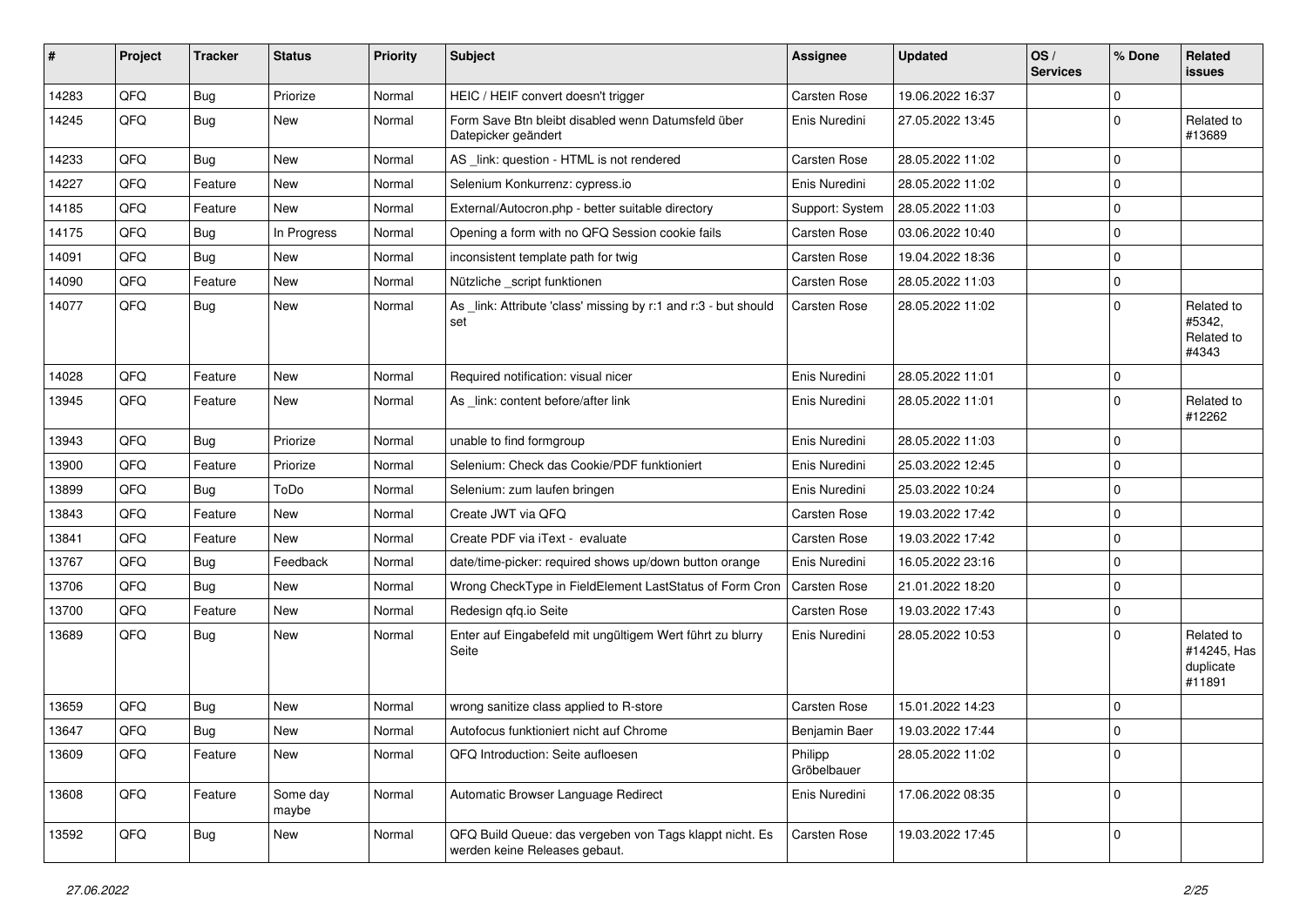| #     | Project | <b>Tracker</b> | <b>Status</b>              | <b>Priority</b> | Subject                                                                                                                                             | Assignee      | <b>Updated</b>   | OS/<br><b>Services</b> | % Done      | Related<br>issues                                                      |
|-------|---------|----------------|----------------------------|-----------------|-----------------------------------------------------------------------------------------------------------------------------------------------------|---------------|------------------|------------------------|-------------|------------------------------------------------------------------------|
| 13566 | QFQ     | Feature        | Ready to sync<br>(develop) | Normal          | Delete config-example.qfq.php file                                                                                                                  | Carsten Rose  | 23.12.2021 09:25 |                        | $\Omega$    |                                                                        |
| 13528 | QFQ     | <b>Bug</b>     | New                        | Normal          | qfq.io > releases: es wird kein neues Release angelegt                                                                                              | Benjamin Baer | 19.03.2022 17:46 |                        | $\mathbf 0$ |                                                                        |
| 13467 | QFQ     | Feature        | New                        | Normal          | ChangeLog Generator                                                                                                                                 | Carsten Rose  | 19.03.2022 17:46 |                        | $\Omega$    | Related to<br>#11460                                                   |
| 13460 | QFQ     | <b>Bug</b>     | New                        | Normal          | Doc: Password set/reset  password should not processed<br>with 'html encode'                                                                        | Carsten Rose  | 19.03.2022 17:46 |                        | 0           |                                                                        |
| 13451 | QFQ     | Bug            | New                        | Normal          | Character Counter / Max Character: Problem in Safari                                                                                                | Carsten Rose  | 15.04.2022 17:18 |                        | $\Omega$    |                                                                        |
| 13354 | QFQ     | Feature        | <b>New</b>                 | Normal          | Using Websocket in QFQ                                                                                                                              | Carsten Rose  | 10.11.2021 15:47 |                        | $\mathbf 0$ |                                                                        |
| 13332 | QFQ     | Bug            | New                        | Normal          | Multi Form: Required Felder werden visuell nicht markiert.                                                                                          | Carsten Rose  | 19.03.2022 17:47 |                        | $\mathbf 0$ |                                                                        |
| 13331 | QFQ     | Bug            | New                        | Normal          | Multi Form: Clear Icon misplaced                                                                                                                    | Carsten Rose  | 19.03.2022 17:47 |                        | $\Omega$    |                                                                        |
| 12989 | QFQ     | <b>Bug</b>     | New                        | Normal          | empty string does not trigger dynamic update                                                                                                        | Enis Nuredini | 28.05.2022 11:09 |                        | $\mathbf 0$ |                                                                        |
| 12716 | QFQ     | Bug            | New                        | Normal          | template group: Pattern only applied to first instance                                                                                              | Carsten Rose  | 19.03.2022 17:47 |                        | $\Omega$    |                                                                        |
| 12714 | QFQ     | Bug            | New                        | Normal          | Conversion of GIF to PDF broken when GIF contains Alpha.                                                                                            | Carsten Rose  | 19.03.2022 17:49 |                        | $\Omega$    |                                                                        |
| 12679 | QFQ     | Feature        | New                        | Normal          | tablesorter: custom column width                                                                                                                    | Carsten Rose  | 16.06.2021 11:10 |                        | $\mathbf 0$ |                                                                        |
| 12664 | QFQ     | Feature        | New                        | Normal          | TinyMCE: report/remove malicous HTML/JS Code                                                                                                        | Carsten Rose  | 19.03.2022 17:47 |                        | $\Omega$    | Related to<br>#14320                                                   |
| 12630 | QFQ     | Feature        | In Progress                | Normal          | Input: date[time]: min / max values                                                                                                                 | Enis Nuredini | 20.06.2022 18:31 |                        | $\mathbf 0$ | Related to<br>#10096,<br>Related to<br>#14302,<br>Related to<br>#14303 |
| 12611 | QFQ     | Feature        | Some day<br>maybe          | Normal          | Refactoring: Bootstrap with Lazy Loading                                                                                                            | Carsten Rose  | 08.06.2022 10:37 |                        | $\Omega$    | Related to<br>#12490,<br>Related to<br>#10013,<br>Related to<br>#7732  |
| 12603 | QFQ     | Feature        | New                        | Normal          | Dropdown (Select), Radio, checkbox:<br>itemListAlways={{!SELECT key, value}}                                                                        | Carsten Rose  | 19.03.2022 17:47 |                        | $\Omega$    |                                                                        |
| 12581 | QFQ     | Bug            | New                        | Normal          | Form.forward=close: Record 'new' in new browser tab ><br>save (& close) >> Form is not reloaded with new created<br>record id and stays in mode=new | Carsten Rose  | 19.03.2022 17:48 |                        | $\Omega$    |                                                                        |
| 12556 | QFQ     | Feature        | New                        | Normal          | Pills Title: colored = static or dynamic on allrequiredgiven                                                                                        | Benjamin Baer | 19.03.2022 17:49 |                        | $\mathbf 0$ |                                                                        |
| 12546 | QFQ     | <b>Bug</b>     | Feedback                   | Normal          | Branch 'Development' - Unit Tests mit dirty workaround<br>angepasst                                                                                 | Carsten Rose  | 19.03.2022 17:48 |                        | $\mathbf 0$ |                                                                        |
| 12520 | QFQ     | <b>Bug</b>     | New                        | Normal          | Switch FE User: still active even FE User session expired                                                                                           | Carsten Rose  | 19.03.2022 17:48 |                        | 0           |                                                                        |
| 12512 | QFQ     | <b>Bug</b>     | New                        | Normal          | Some MySQL Installation can't use 'stored procedures'                                                                                               | Carsten Rose  | 19.03.2022 17:48 |                        | $\mathbf 0$ |                                                                        |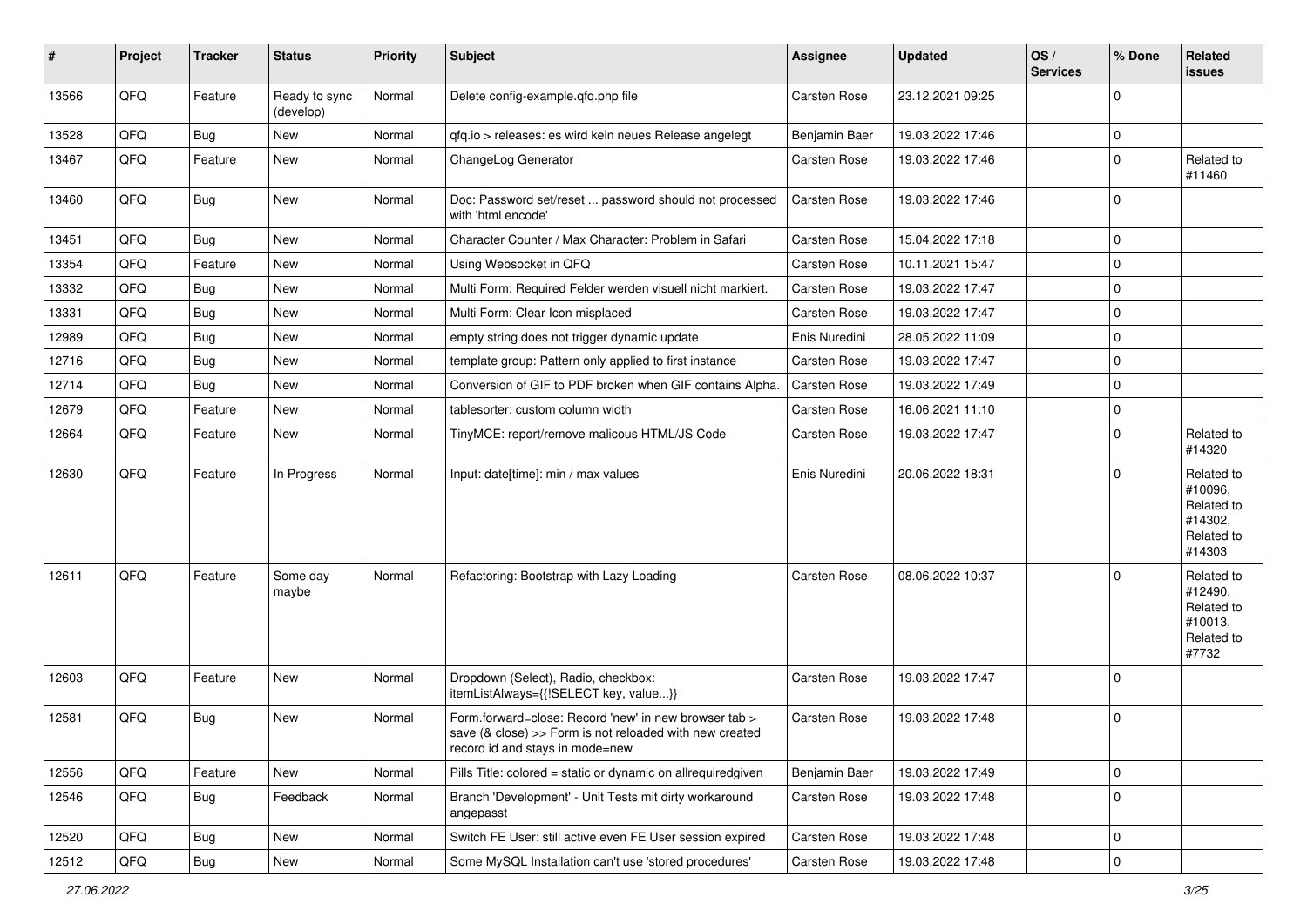| #     | Project | <b>Tracker</b> | <b>Status</b>     | <b>Priority</b> | <b>Subject</b>                                                                                                 | Assignee            | <b>Updated</b>   | OS/<br><b>Services</b> | % Done      | Related<br>issues                                                     |
|-------|---------|----------------|-------------------|-----------------|----------------------------------------------------------------------------------------------------------------|---------------------|------------------|------------------------|-------------|-----------------------------------------------------------------------|
| 12504 | QFQ     | Feature        | Priorize          | Normal          | sql.log: report fe.id                                                                                          | Carsten Rose        | 05.05.2021 22:09 |                        | $\Omega$    |                                                                       |
| 12503 | QFQ     | Feature        | Priorize          | Normal          | Detect dangerous UPDATE statement with missing WHERE                                                           | Carsten Rose        | 05.05.2021 22:09 |                        | $\Omega$    |                                                                       |
| 12490 | QFQ     | Feature        | <b>New</b>        | Normal          | Loading Plugins in QFQ - see what tinymce does. (lazy<br>loading)                                              | Benjamin Baer       | 08.06.2022 10:37 |                        | $\Omega$    | Related to<br>#12611,<br>Related to<br>#10013.<br>Related to<br>#7732 |
| 12480 | QFQ     | Feature        | New               | Normal          | If QFQ upgrade is running, block further request                                                               | Carsten Rose        | 03.05.2021 20:45 |                        | $\mathbf 0$ |                                                                       |
| 12477 | QFQ     | Feature        | New               | Normal          | Support for refactoring: Form, FormElement, diverse<br>Tabellen/Spalten, tt-content Records                    | Carsten Rose        | 03.05.2021 20:45 |                        | $\Omega$    |                                                                       |
| 12476 | QFQ     | Feature        | New               | Normal          | clearMe: a) should trigger 'dirty', b) sticky on textarea resize                                               | Benjamin Baer       | 04.01.2022 08:40 |                        | $\mathbf 0$ | Related to<br>#9528                                                   |
| 12474 | QFQ     | Feature        | New               | Normal          | Check BaseConfigURL if it is given and the the last char is '/                                                 | Carsten Rose        | 03.05.2021 20:45 |                        | $\Omega$    |                                                                       |
| 12465 | QFQ     | Feature        | New               | Normal          | QFQ Function: use in FE to fill StoreRecord                                                                    | Carsten Rose        | 05.05.2021 21:58 |                        | $\Omega$    |                                                                       |
| 12452 | QFQ     | Feature        | Priorize          | Normal          | BaseURL: alsways with '/' at the end                                                                           | <b>Carsten Rose</b> | 19.06.2022 13:45 |                        | $\Omega$    | Related to<br>#10782                                                  |
| 12439 | QFQ     | Feature        | In Progress       | Normal          | TinyMCE Paste from Word & Character Count/Limit                                                                | <b>Carsten Rose</b> | 05.05.2021 22:15 |                        | $\mathsf 0$ |                                                                       |
| 12413 | QFQ     | Feature        | New               | Normal          | STORE_TYPO3: enhance for {{be_users.email:T}},<br>{{fe users.email:T}}                                         | Carsten Rose        | 03.05.2021 20:45 |                        | $\Omega$    | Related to<br>#12412,<br>Related to<br>#10012                         |
| 12412 | QFQ     | Feature        | <b>New</b>        | Normal          | Action/Escape qualifier 'e' (empty), '0': if given, an empty<br>string (or '0') will be treated as 'not found' | <b>Carsten Rose</b> | 08.05.2021 09:40 |                        | $\Omega$    | Related to<br>#12413.<br>Related to<br>#10012                         |
| 12400 | QFQ     | Feature        | New               | Normal          | Tutorial ist in QFQ Doku, Wird in der Suche gefunden, es<br>gibt aber kein Menupunkt - Inhalt ueberpruefen     | <b>Carsten Rose</b> | 03.05.2021 20:45 |                        | 0           |                                                                       |
| 12337 | QFQ     | Feature        | Some day<br>maybe | Normal          | Database.php: better caching                                                                                   | Carsten Rose        | 16.09.2021 15:10 |                        | $\mathbf 0$ |                                                                       |
| 12330 | QFQ     | Feature        | <b>New</b>        | Normal          | Copy to input field / text area / TinyMCE                                                                      | Carsten Rose        | 07.04.2021 09:01 |                        | $\mathbf 0$ |                                                                       |
| 12327 | QFQ     | <b>Bug</b>     | New               | Normal          | Copy to clipboard: Glyphicon can not be changed                                                                | <b>Carsten Rose</b> | 27.12.2021 17:59 |                        | $\Omega$    |                                                                       |
| 12325 | QFQ     | Bug            | Priorize          | Normal          | MultiDB form.dblndex not working for report syntax                                                             | <b>Carsten Rose</b> | 07.09.2021 13:37 |                        | $\Omega$    | Related to<br>#12145,<br>Related to<br>#12314                         |
| 12315 | QFQ     | Feature        | Some day<br>maybe | Normal          | Form History (Diffs) / Backups                                                                                 | Carsten Rose        | 16.09.2021 15:10 |                        | $\Omega$    |                                                                       |
| 12269 | QFQ     | Feature        | New               | Normal          | 2FA - Login                                                                                                    | <b>Carsten Rose</b> | 03.05.2021 20:45 |                        | $\mathbf 0$ |                                                                       |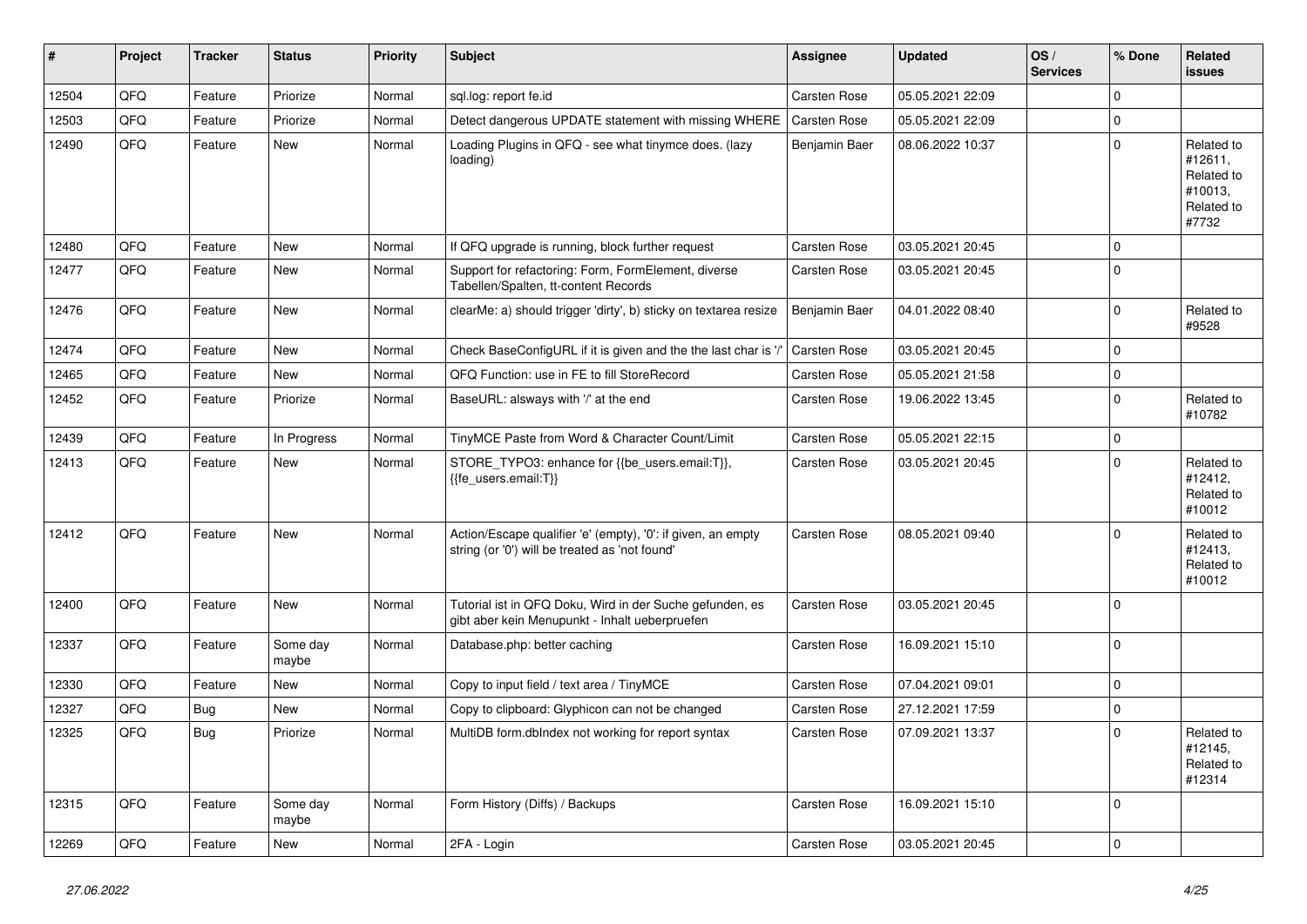| #     | Project | <b>Tracker</b> | <b>Status</b> | <b>Priority</b> | <b>Subject</b>                                                                                       | Assignee                                               | <b>Updated</b>   | OS/<br><b>Services</b> | % Done      | Related<br><b>issues</b>                                                    |                      |
|-------|---------|----------------|---------------|-----------------|------------------------------------------------------------------------------------------------------|--------------------------------------------------------|------------------|------------------------|-------------|-----------------------------------------------------------------------------|----------------------|
| 12262 | QFQ     | Feature        | ToDo          | Normal          | Form buttons on top: more customable                                                                 | Enis Nuredini                                          | 17.06.2022 10:44 |                        | $\Omega$    | Related to<br>#13945, Has<br>duplicate<br>#4046, Has<br>duplicate<br>#10080 |                      |
| 12187 | QFQ     | Bug            | <b>New</b>    | Normal          | Trigger FormAsFile() via Report: probably problem with multi<br>DB setup                             | Carsten Rose                                           | 20.03.2021 21:20 |                        | $\Omega$    |                                                                             |                      |
| 12163 | QFQ     | Feature        | New           | Normal          | Checkbox: table wrap                                                                                 | Carsten Rose                                           | 03.05.2021 20:51 |                        | $\Omega$    |                                                                             |                      |
| 12162 | QFQ     | Feature        | <b>New</b>    | Normal          | FE.type=sendmail: personalized mailing (several mails) via<br>template                               | Carsten Rose                                           | 03.05.2021 20:45 |                        | $\mathbf 0$ |                                                                             |                      |
| 12156 | QFQ     | Feature        | <b>New</b>    | Normal          | Form: Optional disable 'leave page'                                                                  |                                                        | 03.05.2021 20:45 |                        | $\Omega$    |                                                                             |                      |
| 12146 | QFQ     | Feature        | <b>New</b>    | Normal          | Autocron Job: Anzeigen wann der naechste Job ausgefuehrt<br>wird, resp das er nicht ausgefuehrt wird | <b>Carsten Rose</b>                                    | 15.03.2021 15:23 |                        | $\mathbf 0$ |                                                                             |                      |
| 12135 | QFQ     | Feature        | <b>New</b>    | Normal          | Subrecord: Notiz                                                                                     |                                                        | 24.04.2021 16:58 |                        | $\Omega$    |                                                                             |                      |
| 12133 | QFQ     | <b>Bug</b>     | <b>New</b>    | Normal          | NPM, phpSpreadSheet aktualisieren                                                                    | Carsten Rose                                           | 15.03.2021 09:04 |                        | $\Omega$    |                                                                             |                      |
| 12119 | QFQ     | Feature        | <b>New</b>    | Normal          | AS paged: error message missing if there ist no 'r'<br>argument.                                     | Carsten Rose                                           | 03.05.2021 20:51 |                        | $\Omega$    |                                                                             |                      |
| 12109 | QFQ     | Feature        | <b>New</b>    | Normal          | Donwload Link: Plain, SIP, Persistent Link, Peristent SIP -<br>new notation                          | Carsten Rose                                           | 03.05.2021 20:45 |                        | $\Omega$    | Related to<br>#12085                                                        |                      |
| 12045 | QFQ     | Bug            | <b>New</b>    | Normal          | templateGroup afterSave FE: Aufruf ohne<br>sqlHonorFormElements funktioniert nicht                   | Carsten Rose                                           | 18.02.2021 16:33 |                        | $\mathbf 0$ |                                                                             |                      |
| 12040 | QFQ     | Bug            | <b>New</b>    | Normal          | FE Mode 'hidden' für zwei FEs auf einer Zeile                                                        | Carsten Rose                                           | 18.02.2021 10:13 |                        | $\mathbf 0$ |                                                                             |                      |
| 12039 | QFQ     | Feature        | <b>New</b>    | Normal          | Missing htmlSpecialChar() in pre processing on form submit                                           |                                                        | 18.02.2021 00:09 |                        | $\Omega$    | Related to<br>#14320                                                        |                      |
| 12038 | QFQ     | Feature        | <b>New</b>    | Normal          | a) STORE VAR: filenameOnlyStripUniq, b) SP:<br>QSTRIPUNIQ()                                          |                                                        | 17.02.2021 23:55 |                        | $\Omega$    |                                                                             |                      |
| 12024 | QFQ     | Feature        | New           | Normal          | Excel Export: text columns by default decode<br>htmlspeciachar()                                     | Carsten Rose                                           | 17.02.2021 23:55 |                        | $\Omega$    | Related to<br>#12022                                                        |                      |
| 12023 | QFQ     | Feature        | <b>New</b>    | Normal          | MySQL Stored Precdure: QDECODESPECIALCHAR()                                                          | Carsten Rose                                           | 16.02.2021 11:16 |                        | $\Omega$    | Related to<br>#12022                                                        |                      |
| 11980 | QFQ     | Feature        | In Progress   | Normal          | protected verzeichnis MUSS geschützt werden                                                          | Carsten Rose                                           | 07.09.2021 13:30 |                        | $\mathbf 0$ |                                                                             |                      |
| 11955 | QFQ     | Feature        | <b>New</b>    | Normal          | subrecord: new title option to set <th> attributes - e.g. to<br/>customize tablesorter options.</th> | attributes - e.g. to<br>customize tablesorter options. | Carsten Rose     | 03.05.2021 20:47       |             | $\Omega$                                                                    | Related to<br>#11775 |
| 11892 | QFQ     | Feature        | <b>New</b>    | Normal          | tablesorter: columns with links are hard to order - new<br>qualifier 'Y: <ord>'</ord>                | Enis Nuredini                                          | 23.03.2022 09:22 |                        | $\Omega$    |                                                                             |                      |
| 11775 | QFQ     | Feature        | <b>New</b>    | Normal          | Subrecord Tooltip pro Feld                                                                           | Carsten Rose                                           | 18.12.2020 15:22 |                        | $\Omega$    | Related to<br>#11955                                                        |                      |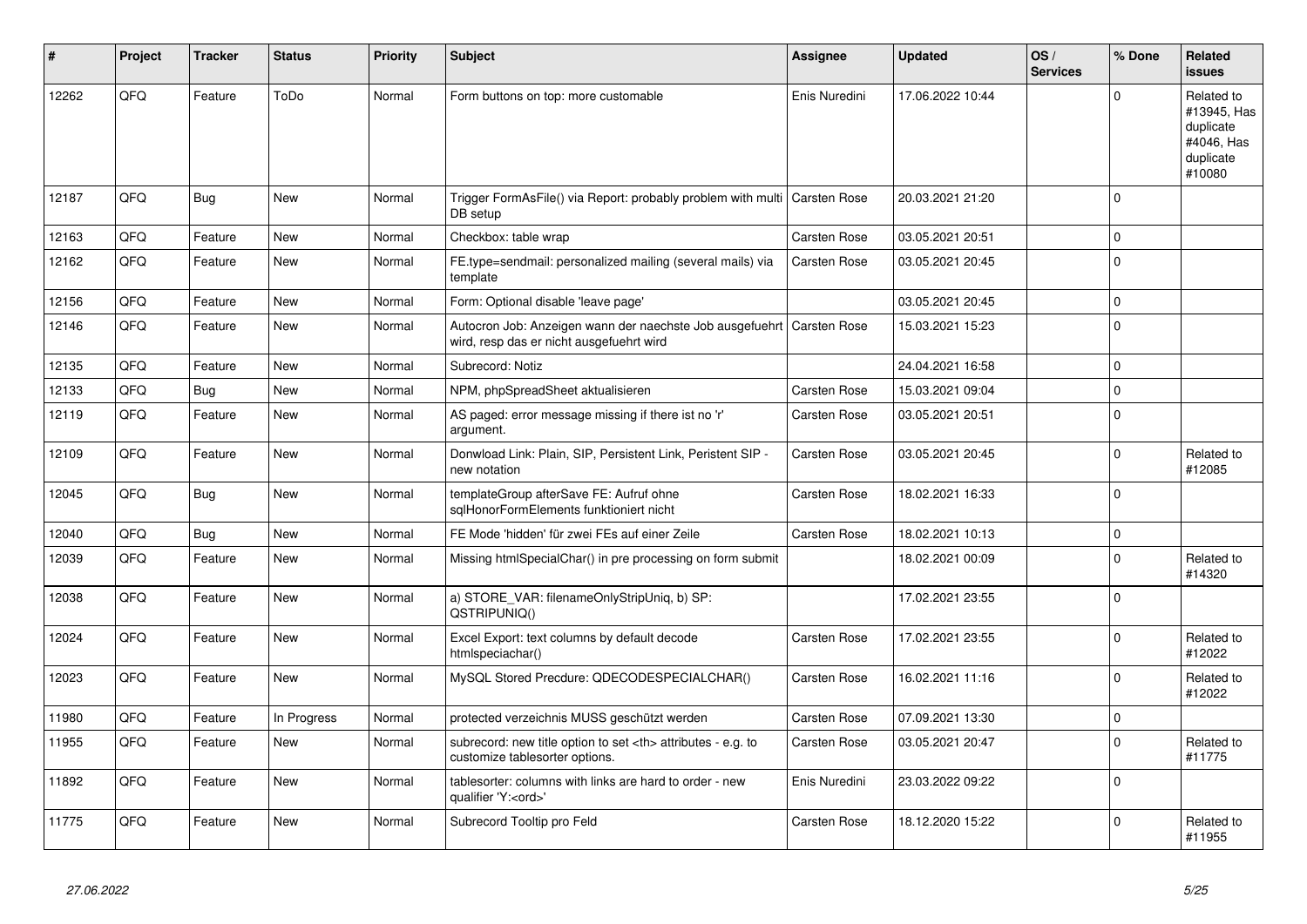| #     | Project | <b>Tracker</b> | <b>Status</b>     | <b>Priority</b> | <b>Subject</b>                                                       | Assignee        | <b>Updated</b>   | OS/<br><b>Services</b> | % Done         | Related<br>issues                                                                                                              |
|-------|---------|----------------|-------------------|-----------------|----------------------------------------------------------------------|-----------------|------------------|------------------------|----------------|--------------------------------------------------------------------------------------------------------------------------------|
| 11752 | QFQ     | <b>Bug</b>     | New               | Normal          | checkbox renders multiple input elements with same name              | Carsten Rose    | 17.12.2020 14:58 |                        | $\Omega$       | Related to<br>#11750                                                                                                           |
| 11747 | QFQ     | Feature        | New               | Normal          | Maintenance Page with Redirect                                       | Carsten Rose    | 03.05.2021 20:47 |                        | $\Omega$       | Related to<br>#11741                                                                                                           |
| 11716 | QFQ     | Feature        | New               | Normal          | Form an beliebiger Stelle im Report anzeigen                         |                 | 09.12.2020 09:47 |                        | $\Omega$       |                                                                                                                                |
| 11715 | QFQ     | <b>Bug</b>     | New               | Normal          | acceptZeroAsRequired and requiredOffButMark do not<br>coincide       |                 | 08.12.2020 12:13 |                        | $\mathbf 0$    |                                                                                                                                |
| 11702 | QFQ     | Feature        | New               | Normal          | HTML Special Char makes no sense for 'allbut' if '&' is<br>forbidden | Carsten Rose    | 07.12.2021 16:35 |                        | $\Omega$       | Related to<br>#5112,<br>Related to<br>#14320                                                                                   |
| 11695 | QFQ     | Bug            | New               | Normal          | MultiForm required FE Error                                          | Carsten Rose    | 04.12.2020 13:34 |                        | $\mathbf 0$    |                                                                                                                                |
| 11668 | QFQ     | Bug            | New               | Normal          | Play function.sql - problem with mysql                               | Carsten Rose    | 03.05.2021 20:48 |                        | $\mathbf 0$    |                                                                                                                                |
| 11667 | QFQ     | Bug            | New               | Normal          | MySQL mariadb-server-10.3: Incorrect datetime value                  | Carsten Rose    | 03.05.2021 20:48 |                        | $\mathbf 0$    |                                                                                                                                |
| 11535 | QFQ     | Feature        | New               | Normal          | Ability to create SQL columns in frontend QFQ forms                  |                 | 17.11.2020 12:11 |                        | $\mathbf 0$    |                                                                                                                                |
| 11534 | QFQ     | Feature        | New               | Normal          | Report: Action on selected rows - Table batchprocessing<br>feature   |                 | 18.11.2020 08:15 |                        | $\mathbf 0$    |                                                                                                                                |
| 11523 | QFQ     | Feature        | New               | Normal          | Mit dynamic Update erkennen, ob Upload gemacht wurde                 | Carsten Rose    | 13.11.2020 15:07 |                        | $\Omega$       | Related to<br>#9533                                                                                                            |
| 11522 | QFQ     | Bug            | New               | Normal          | Aus/Einblenden von Reitern                                           |                 | 13.11.2020 14:58 |                        | $\mathbf 0$    |                                                                                                                                |
| 11517 | QFG     | <b>Bug</b>     | In Progress       | Normal          | extraButtonInfo Broken for multiple FormElements                     | Carsten Rose    | 12.05.2022 13:12 |                        | $\Omega$       | Related to<br>#7890,<br>Related to<br>#3811, Has<br>duplicate<br>#10905, Has<br>duplicate<br>#10553, Has<br>duplicate<br>#6779 |
| 11516 | QFQ     | Feature        | New               | Normal          | Multi Page Form (Previous/Next Buttons)                              | Carsten Rose    | 16.03.2021 17:52 |                        | $\mathbf 0$    |                                                                                                                                |
| 11504 | QFQ     | Feature        | New               | Normal          | Dynamic Update: Button text update for 'Save',' Close' &<br>'Delete' | Carsten Rose    | 12.11.2020 23:44 |                        | $\Omega$       |                                                                                                                                |
| 11460 | QFG     | Feature        | New               | Normal          | Easier creation of changelog: gitchangelog                           | Carsten Rose    | 12.06.2021 10:20 |                        | $\overline{0}$ | Related to<br>#13467                                                                                                           |
| 11347 | QFQ     | <b>Bug</b>     | Feedback          | Normal          | If Bedingungen funktionieren nicht korrekt                           | Christoph Fuchs | 21.03.2021 20:37 |                        | $\mathbf 0$    |                                                                                                                                |
| 11323 | QFQ     | Feature        | Some day<br>maybe | Normal          | Report Frontend Editor Modal + Codemirror                            | Carsten Rose    | 16.09.2021 15:10 |                        | 0              | Related to<br>#11036                                                                                                           |
| 11322 | QFQ     | Feature        | Some day<br>maybe | Normal          | Form Element JSON - (multiline parameter field)                      | Carsten Rose    | 16.09.2021 15:10 |                        | 0              |                                                                                                                                |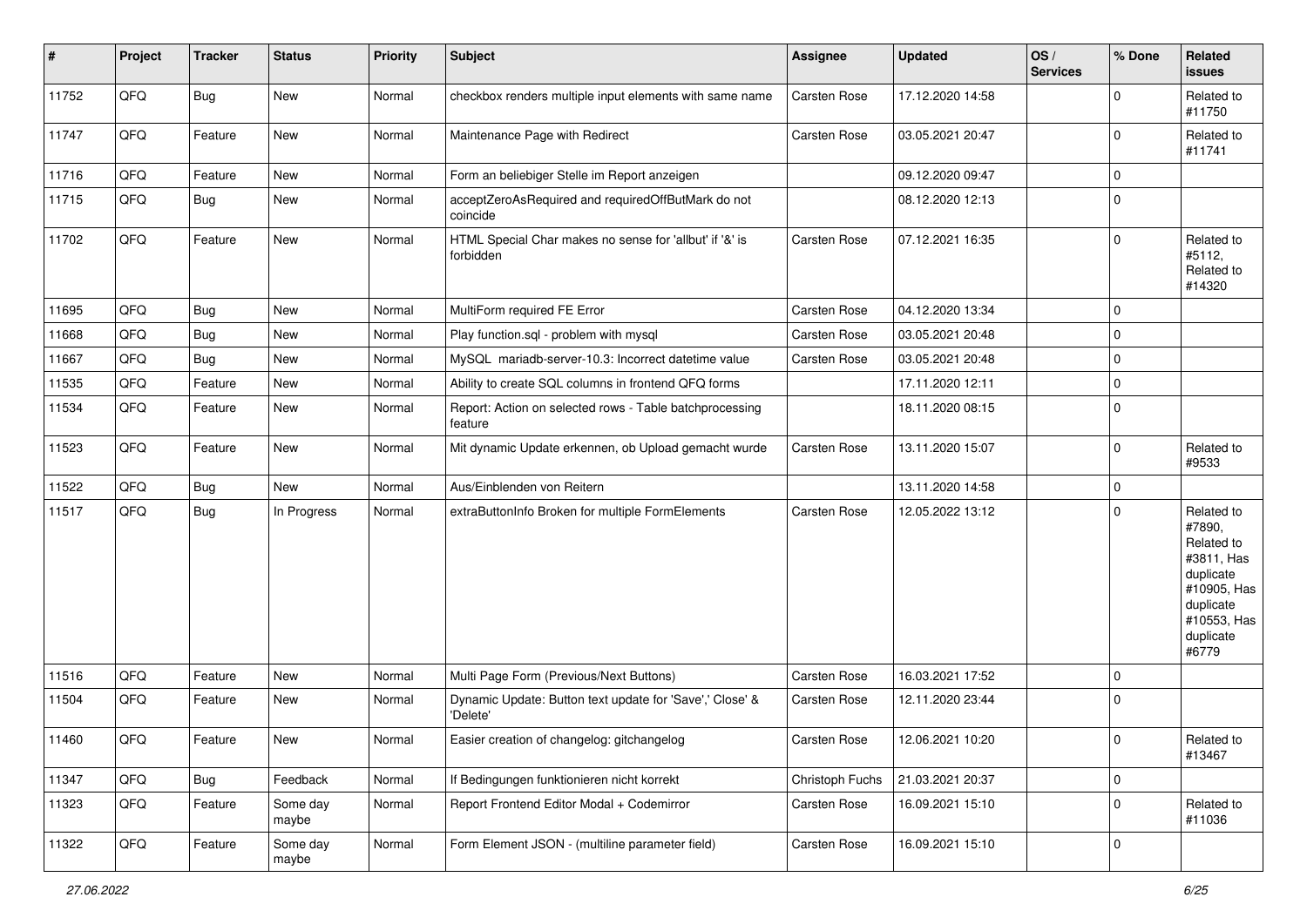| #     | Project | <b>Tracker</b> | <b>Status</b>     | <b>Priority</b> | Subject                                                                             | Assignee            | <b>Updated</b>   | OS/<br><b>Services</b> | % Done      | Related<br>issues                                                    |
|-------|---------|----------------|-------------------|-----------------|-------------------------------------------------------------------------------------|---------------------|------------------|------------------------|-------------|----------------------------------------------------------------------|
| 11320 | QFQ     | Feature        | Priorize          | Normal          | Typo3 Version 10 support                                                            | Carsten Rose        | 05.05.2021 22:09 |                        | $\Omega$    |                                                                      |
| 11239 | QFQ     | <b>Bug</b>     | New               | Normal          | Radiobutton (plain): horizontales Rendern abhängig vom<br>Datentyp in der Datenbank | Carsten Rose        | 30.09.2020 18:37 |                        | $\Omega$    |                                                                      |
| 11217 | QFQ     | Feature        | Some day<br>maybe | Normal          | <b>Extend Script Functionality</b>                                                  | <b>Carsten Rose</b> | 16.09.2021 15:10 |                        | $\mathbf 0$ |                                                                      |
| 11080 | QFQ     | Feature        | <b>New</b>        | Normal          | Send MQTT messages                                                                  | Carsten Rose        | 29.08.2020 19:49 |                        | 0           |                                                                      |
| 11076 | QFQ     | Feature        | In Progress       | Normal          | SELECT  AS _websocket                                                               | Carsten Rose        | 30.08.2020 17:49 |                        | 0           |                                                                      |
| 11036 | QFQ     | Feature        | Some day<br>maybe | Normal          | inline report editor permissions                                                    | Carsten Rose        | 16.09.2021 15:09 |                        | 0           | Related to<br>#11323                                                 |
| 10996 | QFQ     | Feature        | New               | Normal          | Download video via sip: no seek                                                     | Carsten Rose        | 12.08.2020 14:18 |                        | $\mathbf 0$ |                                                                      |
| 10979 | QFQ     | Feature        | <b>New</b>        | Normal          | Ajax Calls an API - dataReport                                                      | Carsten Rose        | 11.05.2022 12:15 |                        | $\Omega$    |                                                                      |
| 10976 | QFQ     | Feature        | <b>New</b>        | Normal          | Excel Export Verbesserungen                                                         | Carsten Rose        | 06.08.2020 10:56 |                        | $\mathbf 0$ |                                                                      |
| 10937 | QFQ     | <b>Bug</b>     | New               | Normal          | Fehler mit abhängigen Select- Feldern beim Positionieren                            | Carsten Rose        | 12.11.2020 23:45 |                        | $\Omega$    |                                                                      |
| 10890 | QFQ     | <b>Bug</b>     | New               | Normal          | AutoCron hangs                                                                      |                     | 20.07.2020 13:56 |                        | $\Omega$    |                                                                      |
| 10874 | QFQ     | Feature        | New               | Normal          | Erstellen eines Foreign Keys in der Tabelle "FormElement"                           |                     | 13.07.2020 10:11 |                        | 0           |                                                                      |
| 10819 | QFQ     | Feature        | New               | Normal          | Persistent SIP - second try                                                         | <b>Carsten Rose</b> | 29.06.2020 23:02 |                        | $\Omega$    | Related to<br>#6261                                                  |
| 10782 | QFQ     | Feature        | Feedback          | Normal          | Tiny MCE: Image Upload                                                              | Enis Nuredini       | 16.05.2022 23:16 |                        | $\Omega$    | Related to<br>#12452                                                 |
| 10763 | QFQ     | Feature        | <b>New</b>        | Normal          | form accessed and submitted despite logout?                                         |                     | 16.06.2020 11:43 |                        | $\mathbf 0$ |                                                                      |
| 10759 | QFQ     | <b>Bug</b>     | New               | Normal          | emptyMeansNull - Feld falsch aktualisiert                                           |                     | 12.11.2020 23:45 |                        | $\Omega$    |                                                                      |
| 10745 | QFQ     | Feature        | Some day<br>maybe | Normal          | <b>Tablesorter Excel Export</b>                                                     | <b>Carsten Rose</b> | 16.09.2021 15:09 |                        | $\Omega$    |                                                                      |
| 10738 | QFQ     | Feature        | Some day<br>maybe | Normal          | CORS headers for external API requests                                              |                     | 10.06.2020 14:00 |                        | $\mathbf 0$ |                                                                      |
| 10716 | QFQ     | Feature        | Some day<br>maybe | Normal          | Business Logic mit Externen Skripten                                                | Carsten Rose        | 16.09.2021 15:10 |                        | $\mathbf 0$ | Related to<br>#10713,<br>Related to<br>#8217                         |
| 10714 | QFQ     | Feature        | <b>New</b>        | Normal          | multi Table Form                                                                    | <b>Carsten Rose</b> | 16.03.2021 18:44 |                        | 0           |                                                                      |
| 10704 | QFQ     | Bug            | New               | Normal          | wkhtml problem rendering fullCalendar.js / fabric.js >><br>successor: puppeteer     | Carsten Rose        | 12.11.2020 23:45 |                        | $\Omega$    | Related to<br>#5024,<br>Related to<br>#4650,<br>Related to<br>#10715 |
| 10661 | QFQ     | <b>Bug</b>     | In Progress       | Normal          | Typo3 Warnungen                                                                     | Carsten Rose        | 07.09.2021 13:23 |                        | 0           | Related to<br>#12440                                                 |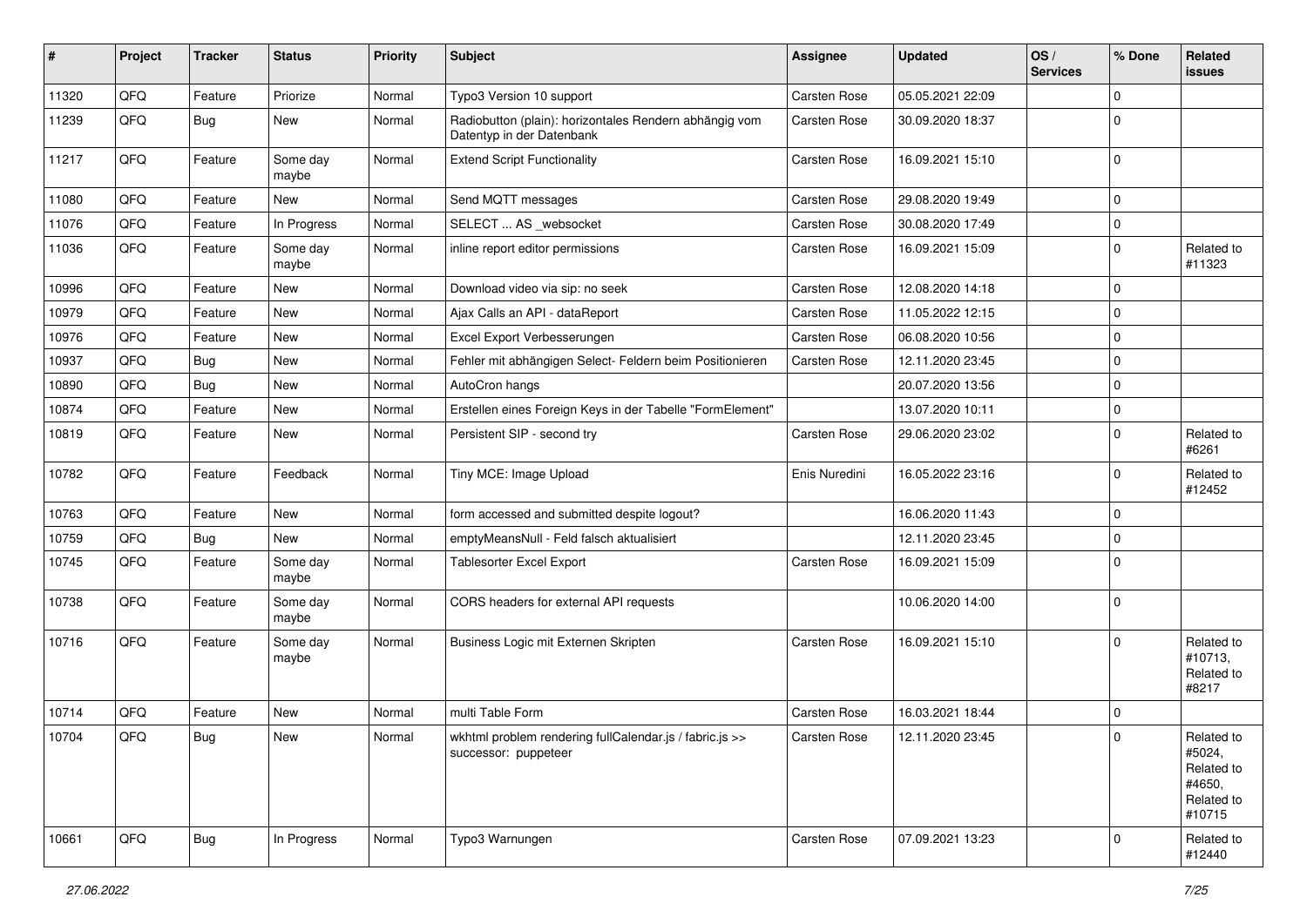| #     | Project | <b>Tracker</b> | <b>Status</b>     | <b>Priority</b> | <b>Subject</b>                                                                           | <b>Assignee</b>     | <b>Updated</b>   | OS/<br><b>Services</b> | % Done      | Related<br><b>issues</b>                                              |
|-------|---------|----------------|-------------------|-----------------|------------------------------------------------------------------------------------------|---------------------|------------------|------------------------|-------------|-----------------------------------------------------------------------|
| 10658 | QFQ     | <b>Bug</b>     | New               | Normal          | processReadOnly broken                                                                   | Carsten Rose        | 27.05.2020 17:55 |                        | $\mathbf 0$ |                                                                       |
| 10593 | QFQ     | Feature        | New               | Normal          | label2: text behind input element                                                        | Carsten Rose        | 16.05.2020 10:57 |                        | $\mathbf 0$ |                                                                       |
| 10588 | QFQ     | Bug            | <b>New</b>        | Normal          | typeahed Tag: Doku anpassen                                                              | Carsten Rose        | 12.11.2020 23:45 |                        | $\mathbf 0$ |                                                                       |
| 10569 | QFQ     | Feature        | Priorize          | Normal          | link blank more safe                                                                     | Enis Nuredini       | 25.03.2022 12:44 |                        | $\pmb{0}$   |                                                                       |
| 10463 | QFQ     | Feature        | New               | Normal          | Report _link: expliztes setzen von HTML Tags (Bedarf fuer<br>'data-selenium' & 'id')     | Enis Nuredini       | 23.03.2022 09:23 |                        | $\mathbf 0$ | Related to<br>#7648                                                   |
| 10443 | QFQ     | Feature        | In Progress       | Normal          | Konzept_api / _live                                                                      | Carsten Rose        | 07.05.2020 09:39 |                        | $\mathbf 0$ |                                                                       |
| 10384 | QFQ     | Feature        | New               | Normal          | Parameter Exchange QFQ Instances                                                         |                     | 07.05.2020 09:38 |                        | $\pmb{0}$   |                                                                       |
| 10345 | QFQ     | Feature        | New               | Normal          | Templates - Patterns QFQ Style                                                           |                     | 03.05.2021 21:01 |                        | $\mathbf 0$ | Related to<br>#10713                                                  |
| 10324 | QFG     | <b>Bug</b>     | New               | Normal          | Excel Export mit Template funktioniert nur, wenn Template<br>vor uid kommt               |                     | 30.03.2020 11:20 |                        | $\mathbf 0$ | Related to<br>#10257                                                  |
| 10322 | QFQ     | <b>Bug</b>     | <b>New</b>        | Normal          | FormElement / Radio: missing column 'enum' >> FE not<br>reported                         | <b>Carsten Rose</b> | 07.05.2020 09:37 |                        | $\mathbf 0$ |                                                                       |
| 10124 | QFQ     | Feature        | Feedback          | Normal          | qfq AAI-Login                                                                            | Karin Niffeler      | 07.05.2020 09:36 |                        | $\pmb{0}$   |                                                                       |
| 10119 | QFQ     | Feature        | New               | Normal          | Dropdown (selectlist) & TypeAhead: format and catagorize<br>list                         | Carsten Rose        | 07.05.2020 09:36 |                        | $\mathbf 0$ |                                                                       |
| 10116 | QFQ     | Feature        | Some day<br>maybe | Normal          | TypeAhead: Tag - show inside 'input' element                                             | Carsten Rose        | 16.09.2021 15:09 |                        | $\Omega$    |                                                                       |
| 10095 | QFQ     | Feature        | Some day<br>maybe | Normal          | Generic Gitlab Integration into QFQ                                                      | Carsten Rose        | 16.09.2021 15:10 |                        | $\Omega$    |                                                                       |
| 10082 | QFQ     | <b>Bug</b>     | New               | Normal          | FE.type=SELECT - 'sanatize' Class                                                        | Carsten Rose        | 07.05.2020 09:36 |                        | $\Omega$    | Related to<br>#10081                                                  |
| 10080 | QFQ     | Feature        | <b>New</b>        | Normal          | Popup on 'save' / 'close': configure dialog (answer<br>yes/no/cancle/)                   | Carsten Rose        | 28.03.2021 20:52 |                        | $\Omega$    | Is duplicate<br>of #12262                                             |
| 10015 | QFQ     | Feature        | Priorize          | Normal          | Monospace in Textarea                                                                    | Carsten Rose        | 03.02.2020 13:40 |                        | $\mathbf 0$ |                                                                       |
| 10014 | QFQ     | Feature        | <b>New</b>        | Normal          | Manual.rst: describe behaviour and process order of<br>fillStoreVar, slaveId, sqlBefore, | <b>Carsten Rose</b> | 01.02.2020 22:31 |                        | $\mathbf 0$ |                                                                       |
| 10013 | QFQ     | Feature        | Some day<br>maybe | Normal          | FE.typ=editor: CodeMirror                                                                | <b>Carsten Rose</b> | 08.06.2022 10:37 |                        | $\mathbf 0$ | Related to<br>#12611,<br>Related to<br>#12490.<br>Related to<br>#7732 |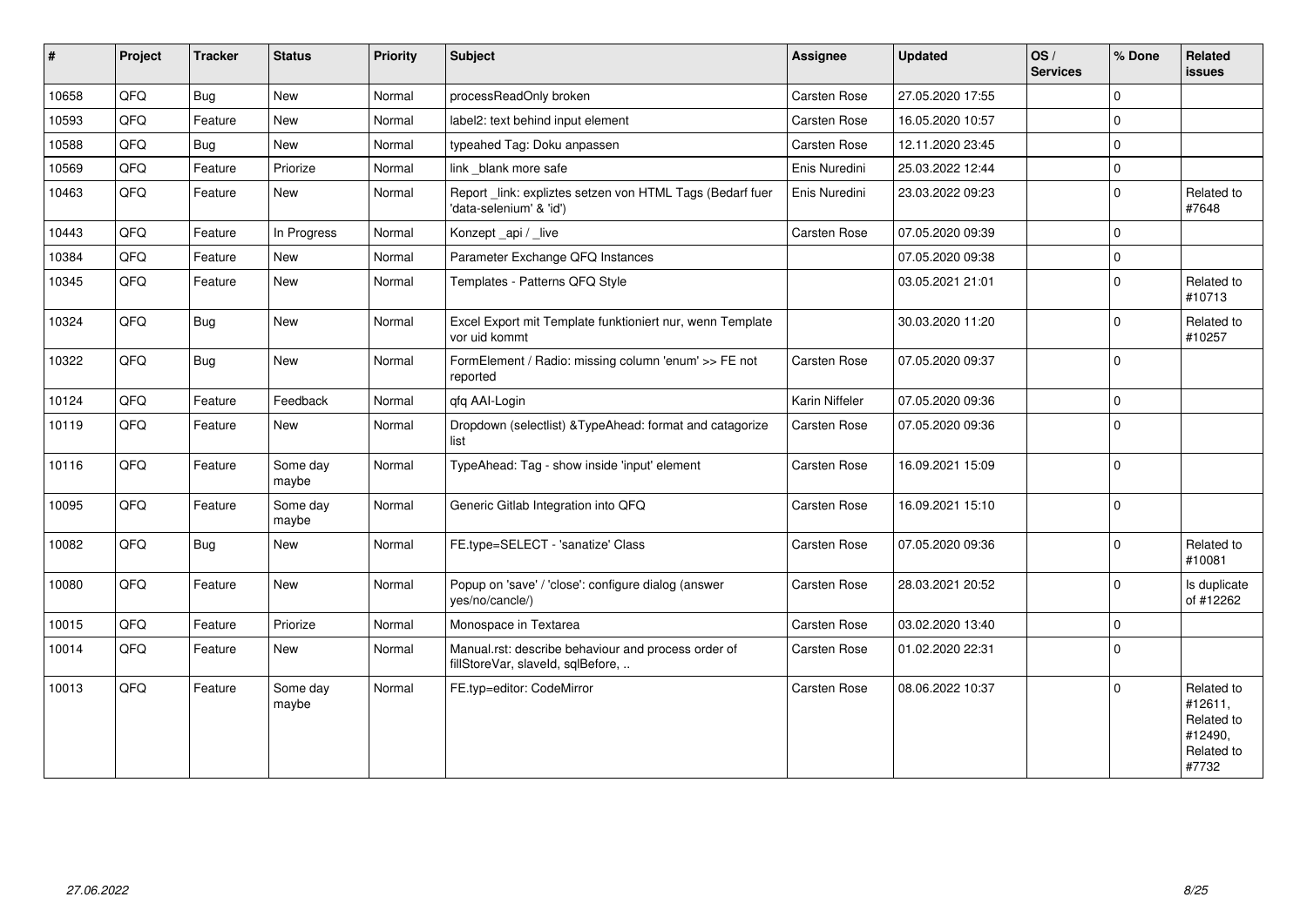| #     | Project | <b>Tracker</b> | <b>Status</b> | <b>Priority</b> | Subject                                                                                                                               | <b>Assignee</b>     | <b>Updated</b>   | OS/<br><b>Services</b> | % Done      | Related<br>issues                                                       |
|-------|---------|----------------|---------------|-----------------|---------------------------------------------------------------------------------------------------------------------------------------|---------------------|------------------|------------------------|-------------|-------------------------------------------------------------------------|
| 10012 | QFQ     | Feature        | Priorize      | Normal          | redirectAllMailTo: {{beEmail:T}}                                                                                                      | <b>Carsten Rose</b> | 08.05.2021 09:54 |                        | $\Omega$    | Related to<br>#12412,<br>Related to<br>#12413,<br>Related to<br>#10011  |
| 10011 | QFQ     | Feature        | Priorize      | Normal          | Offer new STORE_TYPO3 Variable 'beUser', 'beEmail'                                                                                    | <b>Carsten Rose</b> | 08.05.2021 09:51 |                        | $\Omega$    | Related to<br>#10012,<br>Related to<br>#12511                           |
| 10005 | QFQ     | Feature        | Priorize      | Normal          | Report / special column name:  AS _calendar                                                                                           | Carsten Rose        | 03.06.2020 17:28 |                        | $\mathbf 0$ |                                                                         |
| 10003 | QFQ     | Feature        | Priorize      | Normal          | fieldset: stronger visualize group                                                                                                    | Benjamin Baer       | 12.02.2020 08:13 |                        | $\Omega$    |                                                                         |
| 9983  | QFQ     | Feature        | New           | Normal          | Report Notation: new keyword 'range'                                                                                                  | Carsten Rose        | 01.02.2020 15:55 |                        | $\mathbf 0$ |                                                                         |
| 9975  | QFQ     | Bug            | Priorize      | Normal          | Dropdown Menu: 'r:3' broken                                                                                                           | Carsten Rose        | 01.02.2020 10:13 |                        | $\Omega$    |                                                                         |
| 9968  | QFQ     | Feature        | Priorize      | Normal          | Tooltip in Links for Developer                                                                                                        | Carsten Rose        | 01.02.2020 23:17 |                        | $\Omega$    |                                                                         |
| 9958  | QFQ     | Bug            | Priorize      | Normal          | Broken subrecord query: no error message                                                                                              | Carsten Rose        | 05.02.2021 15:15 |                        | $\mathbf 0$ |                                                                         |
| 9947  | QFQ     | Bug            | Priorize      | Normal          | Unwanted error message if missing 'typeAheadSqlPrefetch'                                                                              | Carsten Rose        | 01.02.2020 10:13 |                        | $\mathbf 0$ |                                                                         |
| 9928  | QFQ     | Feature        | Priorize      | Normal          | SpecialColumnName: a) Deprecated: ' AS "_+tag "', b)<br>New: ' AS "_ <tag1><tag2>"'</tag2></tag1>                                     | Carsten Rose        | 01.02.2020 23:17 |                        | $\Omega$    | Related to<br>#9929                                                     |
| 9927  | QFQ     | Feature        | New           | Normal          | QFQ Update: a) Update nur machen wenn BE User<br>eingeloggt ist., b) Bei Fehler genaue Meldung welcher<br>Updateschritt Probleme hat. | Carsten Rose        | 22.01.2020 12:59 |                        | $\mathbf 0$ |                                                                         |
| 9900  | QFQ     | Feature        | Priorize      | Normal          | Generic API Call: tt-content record >> JSON                                                                                           | Carsten Rose        | 01.02.2020 10:13 |                        | $\mathbf 0$ |                                                                         |
| 9898  | QFQ     | Bug            | Feedback      | Normal          | Formular trotz Timeout gespeichert                                                                                                    | Benjamin Baer       | 01.02.2020 15:56 |                        | $\mathbf 0$ |                                                                         |
| 9862  | QFQ     | <b>Bug</b>     | Priorize      | Normal          | Failed writing to sql mail qfq.log should throw an exception                                                                          | Carsten Rose        | 01.02.2020 10:13 |                        | $\Omega$    |                                                                         |
| 9855  | QFQ     | <b>Bug</b>     | New           | Normal          | <b>Required Check</b>                                                                                                                 |                     | 01.02.2020 15:56 |                        | $\Omega$    |                                                                         |
| 9853  | QFQ     | Feature        | New           | Normal          | Check das SQL / QFQ / Mail Logfile geschrieben wird                                                                                   |                     | 09.01.2020 11:15 |                        | $\Omega$    |                                                                         |
| 9834  | QFQ     | Bug            | Priorize      | Normal          | Input elements with tag 'disabled' are missing on<br>form-submit: server option 'processReadOnly' broken                              | Carsten Rose        | 07.12.2021 16:43 |                        | $\Omega$    | Related to<br>#9691,<br>Related to<br>#5305, Has<br>duplicate<br>#12331 |
| 9811  | QFQ     | Feature        | New           | Normal          | Report: tag every n'th row                                                                                                            | Carsten Rose        | 01.02.2020 23:22 |                        | 0           |                                                                         |
| 9783  | QFQ     | <b>Bug</b>     | New           | Normal          | Email with special characters                                                                                                         | Carsten Rose        | 01.02.2020 23:22 |                        | 0           |                                                                         |
| 9781  | QFQ     | Feature        | New           | Normal          | Button: CSS class to make buttons smaller                                                                                             | Carsten Rose        | 01.02.2020 23:22 |                        | $\mathbf 0$ |                                                                         |
| 9777  | QFQ     | Feature        | New           | Normal          | Logging QFQ Variables                                                                                                                 | Carsten Rose        | 16.12.2019 17:17 |                        | 0           |                                                                         |
| 9773  | QFQ     | Bug            | New           | Normal          | form.parameter.formModeGlobal=requiredOff                                                                                             | Carsten Rose        | 01.02.2020 15:56 |                        | $\pmb{0}$   |                                                                         |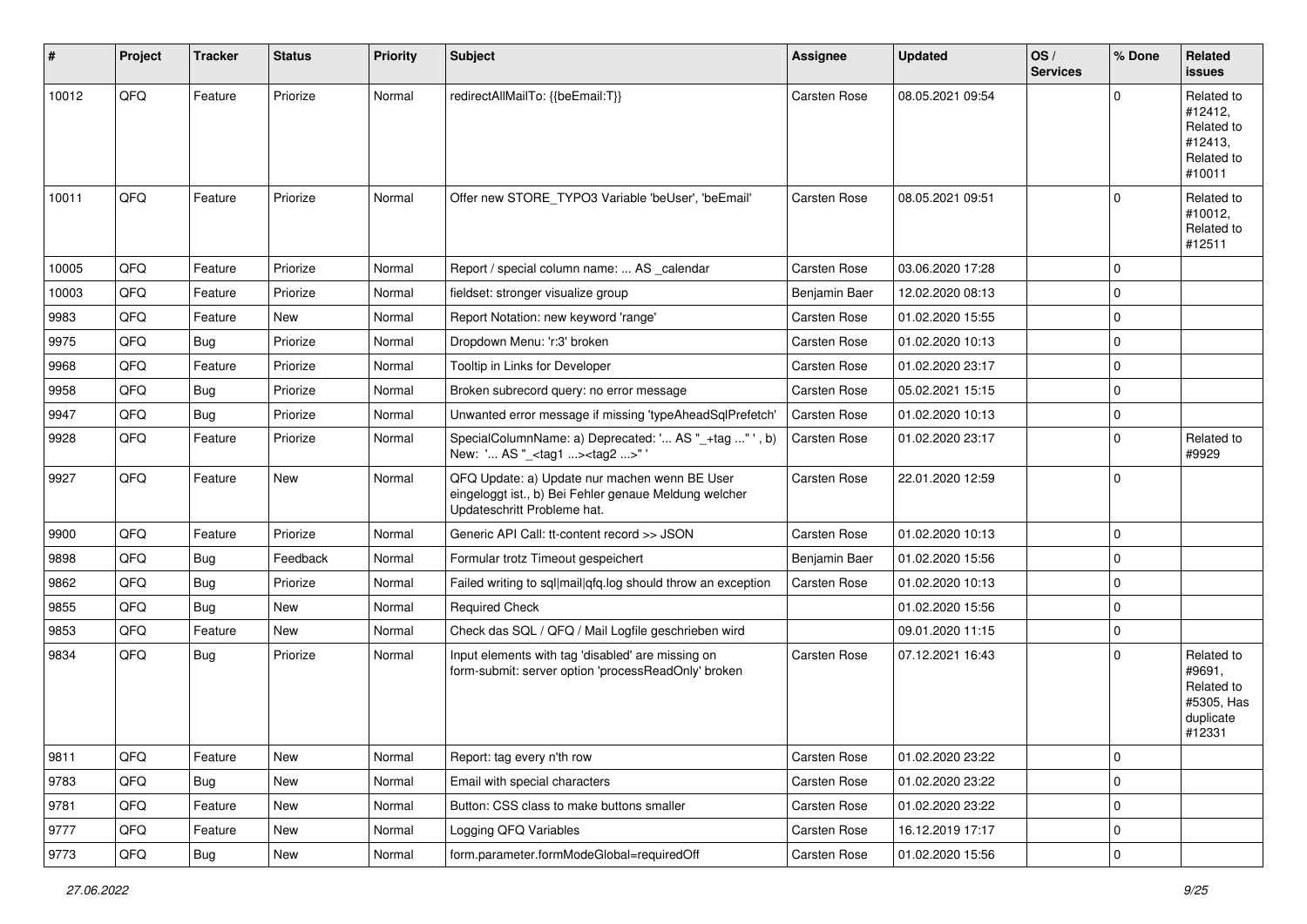| #    | Project | <b>Tracker</b> | <b>Status</b>     | <b>Priority</b> | <b>Subject</b>                                                                     | Assignee            | <b>Updated</b>   | OS/<br><b>Services</b> | % Done      | Related<br><b>issues</b>                                             |
|------|---------|----------------|-------------------|-----------------|------------------------------------------------------------------------------------|---------------------|------------------|------------------------|-------------|----------------------------------------------------------------------|
| 9707 | QFQ     | Feature        | <b>New</b>        | Normal          | SIP security: encode pageld and check pageld on decode                             | Carsten Rose        | 01.02.2020 23:22 |                        | $\Omega$    |                                                                      |
| 9706 | QFQ     | Feature        | <b>New</b>        | Normal          | Multi File Upload (hidden template group)                                          | <b>Carsten Rose</b> | 01.02.2020 23:22 |                        | $\Omega$    | Related to<br>#7521,<br>Related to<br>#5562,<br>Related to<br>#13330 |
| 9704 | QFQ     | Feature        | Some day<br>maybe | Normal          | Thumbnails Generieren beim Splitten von PDF Files                                  | <b>Carsten Rose</b> | 11.12.2019 16:01 |                        | $\Omega$    |                                                                      |
| 9669 | QFQ     | <b>Bug</b>     | Some day<br>maybe | Normal          | Checkbox / Template Group: radio/checkbox visible broken<br>after 'add'            | Carsten Rose        | 16.06.2021 13:47 |                        | $\mathbf 0$ | Related to<br>#8091                                                  |
| 9668 | QFQ     | Feature        | Priorize          | Normal          | Form.mode: rename 'hidden' to 'hide'                                               | Carsten Rose        | 05.05.2021 22:14 |                        | $\Omega$    | Related to<br>#6437                                                  |
| 9602 | QFQ     | Feature        | <b>New</b>        | Normal          | Form definition as JSON                                                            | <b>Carsten Rose</b> | 01.02.2020 23:21 |                        | $\mathbf 0$ | Related to<br>#9600                                                  |
| 9579 | QFQ     | Feature        | Some day<br>maybe | Normal          | Multiform with Process Row                                                         | <b>Carsten Rose</b> | 11.12.2019 16:01 |                        | $\Omega$    |                                                                      |
| 9537 | QFQ     | Feature        | <b>New</b>        | Normal          | FormEditor: Edit fieldset in FrontEnd                                              | Carsten Rose        | 01.02.2020 23:22 |                        | $\Omega$    |                                                                      |
| 9535 | QFQ     | <b>Bug</b>     | Feedback          | Normal          | Report:  AS ' vertical' - column to wide - vertical >> rot45,<br>rot <sub>90</sub> | Benjamin Baer       | 01.02.2020 15:56 |                        | $\mathbf 0$ |                                                                      |
| 9533 | QFQ     | <b>Bug</b>     | <b>New</b>        | Normal          | FE.type=upload: Check in 'beforeSave' if upload is given                           | <b>Carsten Rose</b> | 01.02.2020 23:22 |                        | $\mathbf 0$ | Related to<br>#11523                                                 |
| 9394 | QFQ     | Feature        | Priorize          | Normal          | REST: allow for non numerical ids in get requests                                  | <b>Carsten Rose</b> | 05.05.2021 22:10 |                        | $\mathbf 0$ |                                                                      |
| 9352 | QFQ     | Feature        | <b>New</b>        | Normal          | FE 'Native' fire slaveld, sqlAfter, sqlIns                                         | <b>Carsten Rose</b> | 01.02.2020 23:22 |                        | $\mathbf 0$ |                                                                      |
| 9348 | QFQ     | Feature        | <b>New</b>        | Normal          | defaultThumbnailSize: pre render thumbnails                                        | <b>Carsten Rose</b> | 12.06.2021 09:05 |                        | $\mathbf 0$ |                                                                      |
| 9346 | QFQ     | Feature        | Priorize          | Normal          | beforeSave: check if an upload is given                                            | <b>Carsten Rose</b> | 11.06.2021 21:18 |                        | $\mathbf 0$ |                                                                      |
| 9317 | QFQ     | <b>Bug</b>     | <b>New</b>        | Normal          | FE.type=note: with dynamic show/hidden an empty label<br>causes trouble            | <b>Carsten Rose</b> | 01.02.2020 23:22 |                        | $\mathbf 0$ |                                                                      |
| 9281 | QFQ     | Bug            | Some day<br>maybe | Normal          | Allow STRICT_TRANS_TABLES                                                          | <b>Carsten Rose</b> | 02.01.2021 18:43 |                        | $\Omega$    |                                                                      |
| 9221 | QFQ     | Feature        | <b>New</b>        | Normal          | typeAhead: Zeichenlimite ausschalten                                               | <b>Carsten Rose</b> | 08.05.2021 17:06 |                        | $\Omega$    |                                                                      |
| 9208 | QFQ     | Feature        | <b>New</b>        | Normal          | Manage 'recent' records                                                            | <b>Carsten Rose</b> | 01.02.2020 23:22 |                        | $\mathbf 0$ |                                                                      |
| 9177 | QFQ     | <b>Bug</b>     | <b>New</b>        | Normal          | Bug? QFQ tries to save an action FE, which has real<br>existing column name        | Carsten Rose        | 01.02.2020 23:22 |                        | $\Omega$    |                                                                      |
| 9136 | QFQ     | Feature        | <b>New</b>        | Normal          | Create ZIP files with dynamic PDFs                                                 | Carsten Rose        | 01.02.2020 23:22 |                        | $\Omega$    |                                                                      |
| 9135 | QFQ     | Feature        | Priorize          | Normal          | Progress Bar generic / replace old hourglass download<br>popup                     | Benjamin Baer       | 03.01.2022 07:43 |                        | $\mathbf 0$ |                                                                      |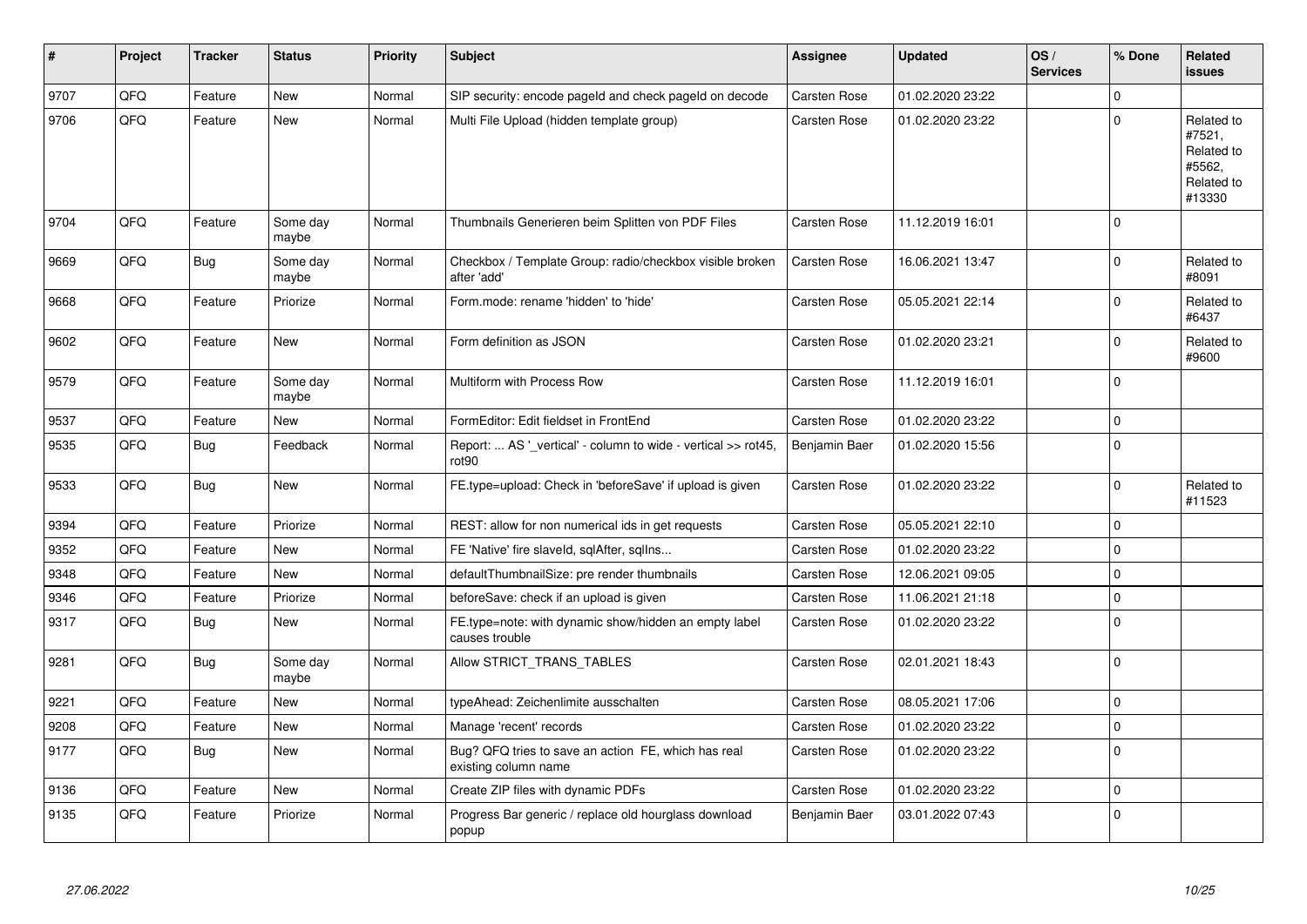| #    | Project | <b>Tracker</b> | <b>Status</b>     | <b>Priority</b> | <b>Subject</b>                                                                                         | Assignee          | <b>Updated</b>   | OS/<br><b>Services</b> | % Done      | Related<br>issues   |
|------|---------|----------------|-------------------|-----------------|--------------------------------------------------------------------------------------------------------|-------------------|------------------|------------------------|-------------|---------------------|
| 9130 | QFQ     | Feature        | Some day<br>maybe | Normal          | tablesorter: Automatic Row numbering / Zeilenummer                                                     | Benjamin Baer     | 01.02.2020 23:22 |                        | $\Omega$    |                     |
| 9129 | QFQ     | Feature        | New               | Normal          | sqlValidate: Message as notification, not as error                                                     | Carsten Rose      | 01.02.2020 23:22 |                        | $\Omega$    | Related to<br>#9128 |
| 9128 | QFQ     | Feature        | New               | Normal          | Error Message: not replaced variables- a) replace back to<br>$\langle \{ \}$ , b) underline            | Carsten Rose      | 01.02.2020 23:22 |                        | 0           | Related to<br>#9129 |
| 9127 | QFQ     | Bug            | New               | Normal          | Error Message: change 'roll over' color - text not readable                                            | Carsten Rose      | 01.02.2020 23:22 |                        | 0           |                     |
| 9126 | QFQ     | Bug            | Some day<br>maybe | Normal          | hidden Form elements are present in page source                                                        |                   | 02.01.2021 18:41 |                        | $\Omega$    |                     |
| 9077 | QFQ     | Bug            | New               | Normal          | typeAheadSql: report broken SQL                                                                        | Carsten Rose      | 01.02.2020 23:22 |                        | $\Omega$    |                     |
| 9024 | QFQ     | <b>Bug</b>     | Some day<br>maybe | Normal          | QFQ Einarbeitung                                                                                       |                   | 01.02.2020 15:56 |                        | $\Omega$    |                     |
| 9020 | QFQ     | Bug            | Some day<br>maybe | Normal          | radio mit buttonClass und dynamicUpdate lassen sich nicht<br>kombinieren                               |                   | 11.12.2019 16:01 |                        | $\Omega$    |                     |
| 9013 | QFQ     | Bug            | New               | Normal          | Error in Twig template not handled                                                                     | Carsten Rose      | 20.10.2021 13:43 |                        | 0           |                     |
| 8975 | QFQ     | Feature        | New               | Normal          | Report Notation: 2.0                                                                                   | Carsten Rose      | 01.02.2020 23:22 |                        | $\Omega$    | Related to<br>#8963 |
| 8963 | QFQ     | Feature        | Priorize          | Normal          | Setting values in a store: flexible way                                                                | Carsten Rose      | 05.05.2021 22:10 |                        | $\Omega$    | Related to<br>#8975 |
| 8894 | QFQ     | Feature        | Some day<br>maybe | Normal          | Documentation Tags Usable in QFQ Application                                                           | Carsten Rose      | 11.12.2019 16:01 |                        | $\mathbf 0$ |                     |
| 8892 | QFQ     | Feature        | Some day<br>maybe | Normal          | Display and Edit SQL Comments in Form Editor                                                           | Carsten Rose      | 11.12.2019 16:01 |                        | $\Omega$    |                     |
| 8806 | QFQ     | Feature        | <b>New</b>        | Normal          | SQL Function nl2br                                                                                     | Carsten Rose      | 01.02.2020 23:22 |                        | $\Omega$    |                     |
| 8719 | QFQ     | Feature        | New               | Normal          | extraButtonLock: add support for 0/1                                                                   | Carsten Rose      | 01.02.2020 23:22 |                        | $\mathbf 0$ |                     |
| 8702 | QFQ     | Feature        | <b>New</b>        | Normal          | Load Record which is locked: missing user info                                                         | Carsten Rose      | 11.12.2019 16:16 |                        | $\Omega$    | Related to<br>#9789 |
| 8586 | QFQ     | Feature        | Some day<br>maybe | Normal          | QFQ: Enhance Error message for 'record not found'                                                      | Carsten Rose      | 16.09.2021 15:10 |                        | $\Omega$    |                     |
| 8585 | QFQ     | Feature        | Priorize          | Normal          | Enhance Error message for 'unknown form'                                                               | Carsten Rose      | 01.02.2020 10:13 |                        | $\Omega$    |                     |
| 8584 | QFQ     | Feature        | Priorize          | Normal          | FE 'Action' - never assign to Container (except Template<br>Group)                                     | Carsten Rose      | 01.02.2020 10:13 |                        | 0           |                     |
| 8520 | QFQ     | Feature        | Some day<br>maybe | Normal          | Bring QFQ to Composer                                                                                  | Carsten Rose      | 16.09.2021 15:10 |                        | $\mathbf 0$ |                     |
| 8336 | QFQ     | Feature        | New               | Normal          | Form > modified > Close New: a) Optional disable popup, b)<br>custom text, c) mode on save: close stay | Carsten Rose      | 01.02.2020 23:22 |                        | 0           | Related to<br>#8335 |
| 8316 | QFQ     | <b>Bug</b>     | Feedback          | Normal          | Documentation/Behaviour for Nested Queries and<br>Record-Store confusing                               | Nicola Chiapolini | 20.11.2019 09:14 |                        | 0           |                     |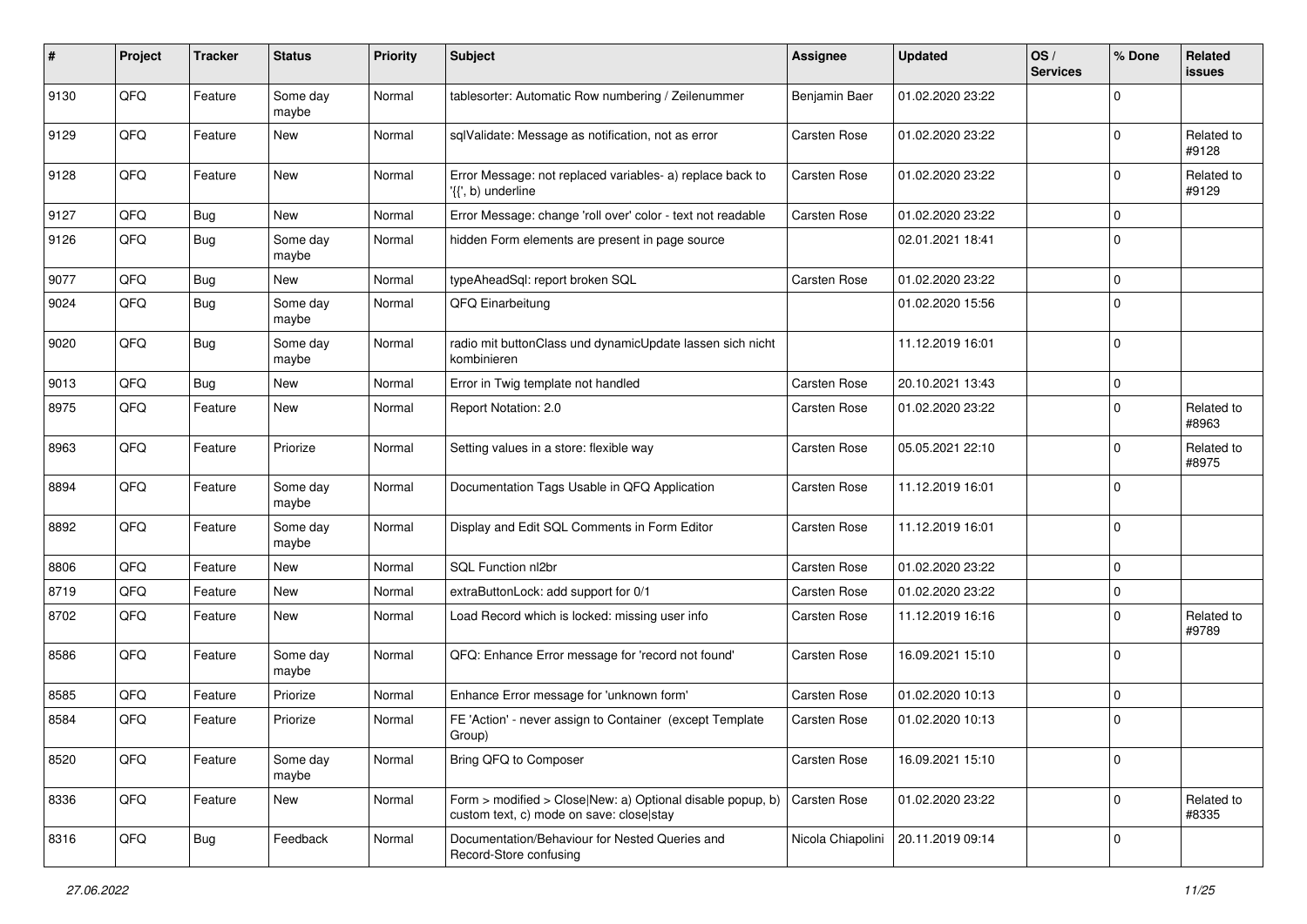| #    | Project | <b>Tracker</b> | <b>Status</b>       | <b>Priority</b> | Subject                                                                                               | <b>Assignee</b> | <b>Updated</b>   | OS/<br><b>Services</b> | % Done      | Related<br>issues                                                      |
|------|---------|----------------|---------------------|-----------------|-------------------------------------------------------------------------------------------------------|-----------------|------------------|------------------------|-------------|------------------------------------------------------------------------|
| 8277 | QFQ     | Feature        | Priorize            | Normal          | fe.parameter.default=                                                                                 | Carsten Rose    | 01.02.2020 23:17 |                        | $\Omega$    | Related to<br>#8113                                                    |
| 8217 | QFQ     | Feature        | New                 | Normal          | if-elseif-else construct                                                                              | Carsten Rose    | 16.03.2021 18:41 |                        | $\Omega$    | Related to<br>#10716                                                   |
| 8187 | QFQ     | Feature        | <b>New</b>          | Normal          | Subrecord: enable/hide new button - make new/edit/delete<br>customizeable.                            | Carsten Rose    | 06.03.2021 18:44 |                        | $\Omega$    | Related to<br>#11326                                                   |
| 8106 | QFQ     | <b>Bug</b>     | Some day<br>maybe   | Normal          | Dynamic Update: Feld kann nicht auf empty zurückgesetzt<br>werden                                     | Carsten Rose    | 11.12.2019 16:01 |                        | $\Omega$    |                                                                        |
| 8101 | QFQ     | Feature        | Some day<br>maybe   | Normal          | Password hash: support further hashing methods                                                        | Carsten Rose    | 16.09.2021 15:10 |                        | $\Omega$    |                                                                        |
| 8089 | QFQ     | Feature        | New                 | Normal          | Copy/Paste for FormElements                                                                           | Carsten Rose    | 01.02.2020 23:22 |                        | $\mathbf 0$ |                                                                        |
| 8056 | QFQ     | Feature        | Some day<br>maybe   | Normal          | Termin Organisation (Reservation)                                                                     |                 | 01.02.2020 23:19 |                        | 0           | Related to<br>#8658                                                    |
| 8049 | QFQ     | <b>Bug</b>     | New                 | Normal          | FE.type=note, column 'value': text moves some pixel to top<br>after save                              | Carsten Rose    | 01.02.2020 23:22 |                        | $\mathbf 0$ |                                                                        |
| 8044 | QFQ     | Feature        | Priorize            | Normal          | Transaction: a) Form, b) Report                                                                       | Carsten Rose    | 05.05.2021 22:14 |                        | $\Omega$    | Related to<br>#8043                                                    |
| 8037 | QFQ     | <b>Bug</b>     | Priorize            | Normal          | FE.type=upload (advanced mode): {{slaveId:V}} missing<br>during dynamic update                        | Carsten Rose    | 01.02.2020 10:13 |                        | $\Omega$    |                                                                        |
| 8034 | QFQ     | Feature        | Priorize            | Normal          | FormElement 'data': 22.22.2222 should not be accepted                                                 | Carsten Rose    | 01.02.2020 10:13 |                        | $\mathbf 0$ |                                                                        |
| 7965 | QFQ     | Feature        | Priorize            | Normal          | Input type 'text' with visual format - currency                                                       | Benjamin Baer   | 03.01.2022 07:45 |                        | $\mathbf 0$ |                                                                        |
| 7924 | QFQ     | Feature        | New                 | Normal          | Radio/Checkbox with Tooltip                                                                           | Carsten Rose    | 01.02.2020 23:22 |                        | $\mathbf 0$ |                                                                        |
| 7921 | QFQ     | Feature        | Some day<br>maybe   | Normal          | Rest API Export: URL kuerzer machen                                                                   |                 | 01.02.2020 23:19 |                        | $\Omega$    |                                                                        |
| 7920 | QFQ     | Feature        | New                 | Normal          | FE: Syntax Highlight, Zeinlenumbruch                                                                  | Carsten Rose    | 01.02.2020 10:03 |                        | $\mathbf 0$ |                                                                        |
| 7890 | QFQ     | Bug            | <b>New</b>          | Normal          | FormElement 'required': extraButtonInfo not aligned                                                   | Carsten Rose    | 11.06.2021 21:17 |                        | $\Omega$    | Related to<br>#11517                                                   |
| 7812 | QFQ     | Feature        | New                 | Normal          | FE 'Subrecord' - new option 'subrecordShowFilter',<br>'subrecordPaging'                               | Carsten Rose    | 01.02.2020 23:22 |                        | l 0         |                                                                        |
| 7795 | QFQ     | <b>Bug</b>     | <b>New</b>          | Normal          | Readonly Form: Typeahead-Felder                                                                       | Carsten Rose    | 01.02.2020 23:22 |                        | $\mathbf 0$ |                                                                        |
| 7732 | QFQ     | Feature        | Some day<br>  maybe | Normal          | Javascript: Lazy Loading der add on libs                                                              | Benjamin Baer   | 08.06.2022 10:38 |                        | $\Omega$    | Related to<br>#12611.<br>Related to<br>#12490,<br>Related to<br>#10013 |
| 7730 | QFQ     | Feature        | Priorize            | Normal          | SELECT Box: title in between                                                                          | Benjamin Baer   | 01.02.2020 23:22 |                        | l 0         |                                                                        |
| 7685 | QFQ     | <b>Bug</b>     | New                 | Normal          | Open FormElement from QFQ error message and save<br>modified record: error about missing {{formId:F}} | Carsten Rose    | 01.02.2020 23:22 |                        | $\mathbf 0$ |                                                                        |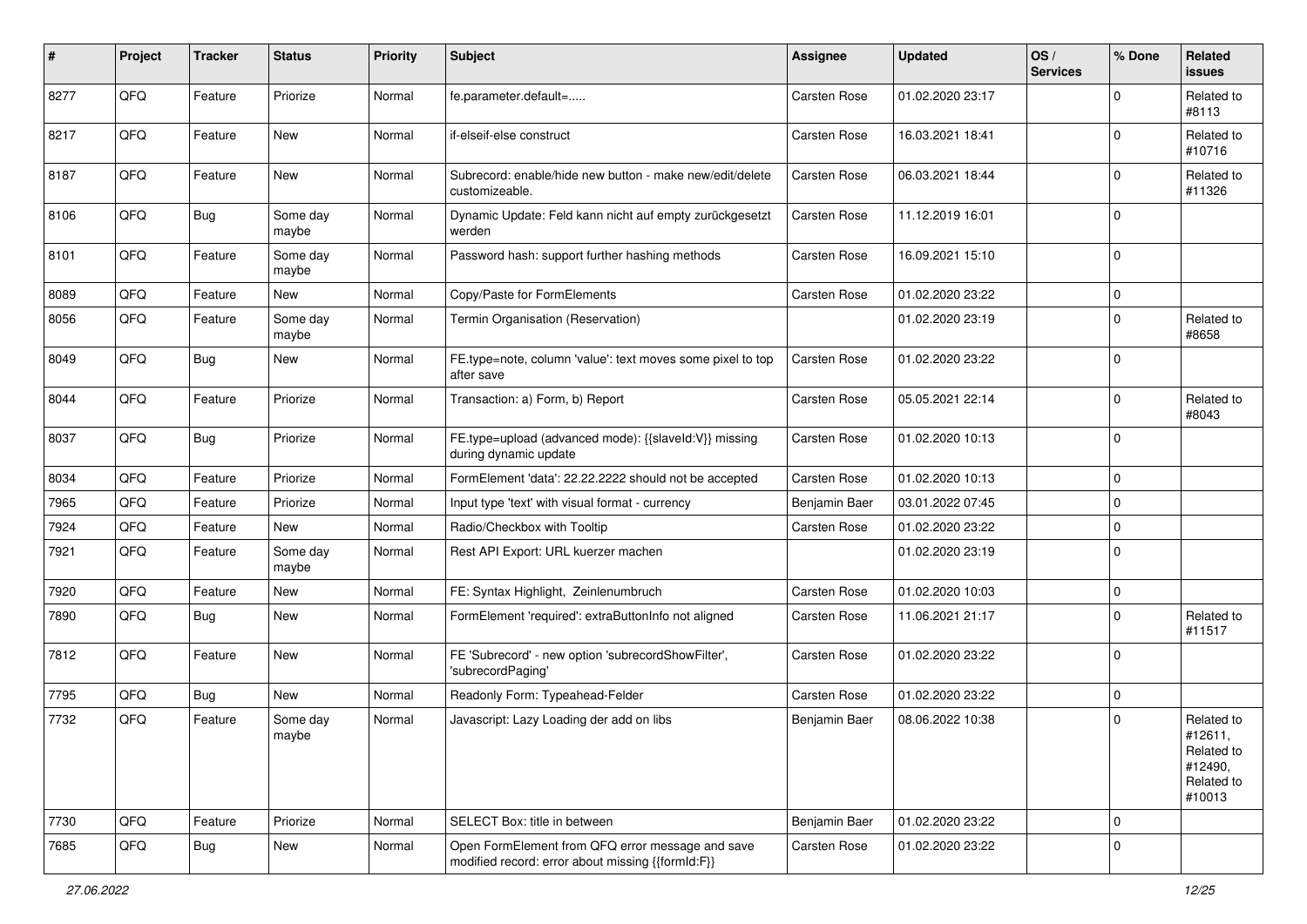| #    | Project | Tracker | <b>Status</b>     | <b>Priority</b> | <b>Subject</b>                                                                            | Assignee            | <b>Updated</b>   | OS/<br><b>Services</b> | % Done       | Related<br>issues   |
|------|---------|---------|-------------------|-----------------|-------------------------------------------------------------------------------------------|---------------------|------------------|------------------------|--------------|---------------------|
| 7683 | QFQ     | Feature | <b>New</b>        | Normal          | Special column names in '{{ SELECT  AS _link }}' should<br>be detected                    | <b>Carsten Rose</b> | 01.02.2020 23:21 |                        | $\Omega$     |                     |
| 7681 | QFQ     | Feature | <b>New</b>        | Normal          | Optional switch off 'check for modified record'                                           | Carsten Rose        | 01.02.2020 23:21 |                        | $\mathbf 0$  |                     |
| 7660 | QFQ     | Feature | <b>New</b>        | Normal          | IMAP: import mails to DB, move / delete mails                                             | <b>Carsten Rose</b> | 01.02.2020 09:52 |                        | $\Omega$     |                     |
| 7656 | QFQ     | Bug     | Priorize          | Normal          | FE with required, 'pattern' and 'extraButtonLock': always<br>complain about missing value | <b>Carsten Rose</b> | 01.02.2020 10:13 |                        | $\Omega$     |                     |
| 7630 | QFQ     | Feature | Priorize          | Normal          | detailed error message for simple upload                                                  | Carsten Rose        | 01.02.2020 10:13 |                        | $\mathbf 0$  |                     |
| 7616 | QFQ     | Bug     | Priorize          | Normal          | Selectlist with Enum & Dynamic Update                                                     | <b>Carsten Rose</b> | 01.02.2020 10:13 |                        | $\Omega$     |                     |
| 7574 | QFQ     | Bug     | <b>New</b>        | Normal          | Substitute error: form element not reported / dont parse<br>Form.note                     | Carsten Rose        | 01.02.2020 23:21 |                        | $\Omega$     |                     |
| 7547 | QFQ     | Bug     | <b>New</b>        | Normal          | Error Message in afterSave: wrong parameter column<br>reported                            | <b>Carsten Rose</b> | 01.02.2020 23:22 |                        | $\Omega$     |                     |
| 7524 | QFQ     | Bug     | <b>New</b>        | Normal          | QFQ throws a 'General Error' if 'fileadmin/protected/log/' is<br>not writeable            | <b>Carsten Rose</b> | 01.02.2020 23:22 |                        | $\Omega$     |                     |
| 7522 | QFQ     | Feature | Priorize          | Normal          | Inserting default index.html to folder (Avoid Apache<br>Indexing)                         | <b>Carsten Rose</b> | 01.02.2020 10:13 |                        | $\Omega$     |                     |
| 7521 | QFQ     | Feature | New               | Normal          | TemplateGroup: fe.type=upload                                                             | Carsten Rose        | 01.02.2020 23:21 |                        | $\Omega$     | Related to<br>#9706 |
| 7520 | QFQ     | Feature | <b>New</b>        | Normal          | QR Code:  AS _qr ( AS _link)                                                              | Carsten Rose        | 01.02.2020 23:22 |                        | $\Omega$     |                     |
| 7519 | QFQ     | Feature | <b>New</b>        | Normal          | Select: Multi                                                                             | <b>Carsten Rose</b> | 01.02.2020 23:22 |                        | $\mathbf 0$  |                     |
| 7513 | QFQ     | Bug     | <b>New</b>        | Normal          | Radios not correct aligned                                                                | <b>Carsten Rose</b> | 01.02.2020 23:22 |                        | $\Omega$     |                     |
| 7512 | QFQ     | Bug     | <b>New</b>        | Normal          | FE: inputType=number >> 'pattern' is not respected                                        | <b>Carsten Rose</b> | 01.02.2020 23:22 |                        | $\mathbf 0$  |                     |
| 7481 | QFQ     | Feature | <b>New</b>        | Normal          | Detect 'BaseUrl' automatically                                                            | <b>Carsten Rose</b> | 01.02.2020 23:21 |                        | $\mathbf{0}$ |                     |
| 7480 | QFQ     | Feature | <b>New</b>        | Normal          | Record History (Undo / Redo)                                                              | <b>Carsten Rose</b> | 11.12.2019 16:16 |                        | $\Omega$     | Related to<br>#2361 |
| 7453 | QFQ     | Feature | Some day<br>maybe | Normal          | import / export forms QFQ                                                                 | <b>Carsten Rose</b> | 16.09.2021 15:10 |                        | $\Omega$     |                     |
| 7452 | QFQ     | Feature | Some day<br>maybe | Normal          | automate deployment new QFQ version                                                       | <b>Carsten Rose</b> | 16.09.2021 15:10 |                        | $\Omega$     |                     |
| 7402 | QFQ     | Bug     | Some day<br>maybe | Normal          | thumbnail cache: outdated picture when permission denied<br>and permission resolved.      |                     | 01.02.2020 23:20 |                        | $\mathbf 0$  |                     |
| 7342 | QFQ     | Feature | New               | Normal          | add content $=$ hide this                                                                 | <b>Carsten Rose</b> | 01.02.2020 23:21 |                        | $\mathbf 0$  |                     |
| 7336 | QFQ     | Feature | Some day<br>maybe | Normal          | PDF Upload: disallow PDFs with specific Meta information                                  | Carsten Rose        | 11.12.2019 16:01 |                        | $\Omega$     |                     |
| 7290 | QFQ     | Feature | Priorize          | Normal          | FormEditor: title as textarea if LEN(title)>60                                            | <b>Carsten Rose</b> | 01.02.2020 10:13 |                        | $\Omega$     | Blocked by<br>#7682 |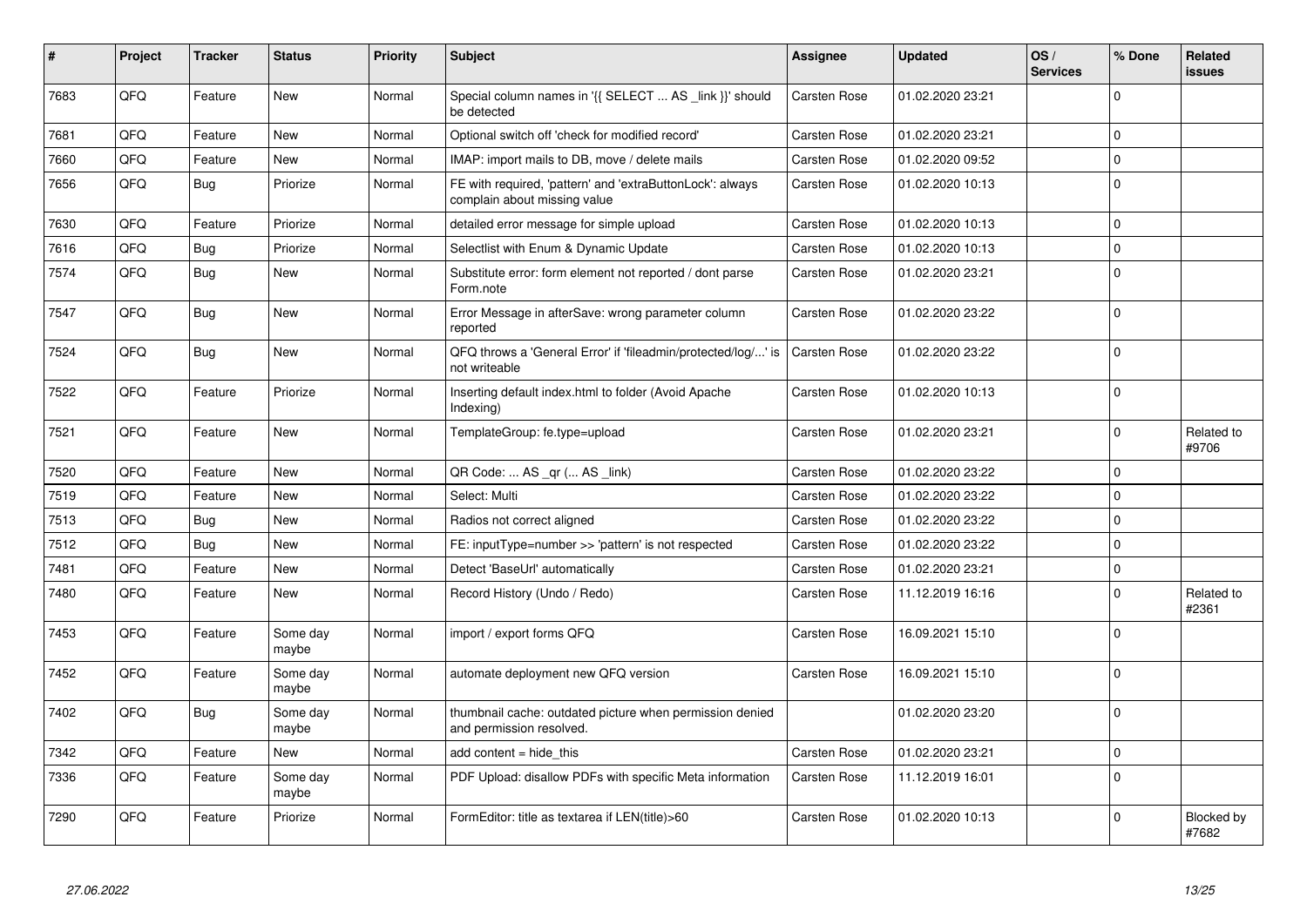| #    | Project | <b>Tracker</b> | <b>Status</b>     | <b>Priority</b> | <b>Subject</b>                                                                                 | Assignee            | <b>Updated</b>   | OS/<br><b>Services</b> | % Done         | Related<br>issues         |
|------|---------|----------------|-------------------|-----------------|------------------------------------------------------------------------------------------------|---------------------|------------------|------------------------|----------------|---------------------------|
| 7281 | QFQ     | <b>Bug</b>     | Some day<br>maybe | Normal          | Subrecords: on large screen separator line too short                                           |                     | 01.02.2020 23:19 |                        | $\Omega$       |                           |
| 7280 | QFQ     | Feature        | <b>New</b>        | Normal          | recently used table                                                                            | Carsten Rose        | 01.02.2020 23:21 |                        | $\overline{0}$ |                           |
| 7278 | QFQ     | Feature        | Some day<br>maybe | Normal          | Form: Wert vordefinieren der immer gesetzt wird                                                |                     | 02.05.2021 09:27 |                        | $\Omega$       |                           |
| 7261 | QFQ     | <b>Bug</b>     | <b>New</b>        | Normal          | Report pathFilename for user without path, only the filename                                   | <b>Carsten Rose</b> | 01.02.2020 23:21 |                        | 0              |                           |
| 7239 | QFQ     | Feature        | <b>New</b>        | Normal          | TinyMCE: html tag whitelist                                                                    | Carsten Rose        | 01.02.2020 23:21 |                        | $\Omega$       | Related to<br>#14320      |
| 7229 | QFQ     | Feature        | Some day<br>maybe | Normal          | New FormElement.type: Button                                                                   |                     | 01.02.2021 12:32 |                        | 0              |                           |
| 7219 | QFQ     | Bug            | New               | Normal          | typeSheadSql / typeAheadSqlPrefetch: change to curly<br>braces                                 | <b>Carsten Rose</b> | 01.02.2020 23:21 |                        | $\Omega$       |                           |
| 7217 | QFQ     | Feature        | Priorize          | Normal          | Download: notice User if `_sip=?` is missing                                                   | <b>Carsten Rose</b> | 01.02.2020 10:13 |                        | $\Omega$       |                           |
| 7175 | QFQ     | Feature        | <b>New</b>        | Normal          | Upload: md5 hash as filename                                                                   | <b>Carsten Rose</b> | 01.02.2020 23:21 |                        | $\Omega$       |                           |
| 7119 | QFQ     | Feature        | <b>New</b>        | Normal          | Upload: scaleDownWidth, scaleDownHeight                                                        | Carsten Rose        | 01.02.2020 23:21 |                        | $\Omega$       |                           |
| 7109 | QFQ     | Feature        | <b>New</b>        | Normal          | Dynamic Updates: row/element hide                                                              | Carsten Rose        | 01.02.2020 23:22 |                        | $\Omega$       | Has<br>duplicate<br>#4081 |
| 7108 | QFQ     | Feature        | Some day<br>maybe | Normal          | <b>QFQ Wrap Elements</b>                                                                       |                     | 11.12.2019 16:01 |                        | $\Omega$       |                           |
| 7107 | QFQ     | Feature        | Some day<br>maybe | Normal          | Showcase Registration Tool: Anmeldung / Administration :<br>Liste Anmeldungen / Emaileinaldung | <b>Carsten Rose</b> | 11.12.2019 16:01 |                        | $\Omega$       |                           |
| 7106 | QFQ     | Feature        | Some day<br>maybe | Normal          | Beispiel Nummerierung von Rows in Report                                                       |                     | 11.12.2019 16:01 |                        | $\Omega$       |                           |
| 7105 | QFQ     | Feature        | Some day<br>maybe | Normal          | Beispiel wie man in einer zweiten Tabelle speichert.                                           |                     | 11.12.2019 16:01 |                        | $\Omega$       |                           |
| 7104 | QFQ     | Feature        | Some day<br>maybe | Normal          | Manual: hint about escaping if '\r' appears in mail body                                       |                     | 11.12.2019 16:01 |                        | $\Omega$       |                           |
| 7102 | QFQ     | Feature        | New               | Normal          | Comment sign in report: '#' and '--'                                                           | <b>Carsten Rose</b> | 01.02.2020 23:21 |                        | $\Omega$       |                           |
| 7101 | QFQ     | Bug            | Some day<br>maybe | Normal          | 'form' in SIP and 'report' - breaks                                                            |                     | 01.02.2020 23:20 |                        | $\Omega$       |                           |
| 7100 | QFQ     | Feature        | Some day<br>maybe | Normal          | Download: log access, max downloads, time limit                                                |                     | 01.02.2020 23:19 |                        | $\Omega$       |                           |
| 7099 | QFQ     | Feature        | <b>New</b>        | Normal          | Redesign FormEditor                                                                            | <b>Carsten Rose</b> | 01.02.2020 23:21 |                        | $\Omega$       |                           |
| 7014 | QFQ     | Bug            | New               | Normal          | Sending invalid emails succeeds when<br>debug.redirectAllMailTo is set                         | <b>Carsten Rose</b> | 01.02.2020 23:21 |                        | $\Omega$       |                           |
| 7002 | QFQ     | <b>Bug</b>     | <b>New</b>        | Normal          | Dynamic Update: row does not disappear / appear                                                | <b>Carsten Rose</b> | 01.02.2020 23:22 |                        | $\Omega$       |                           |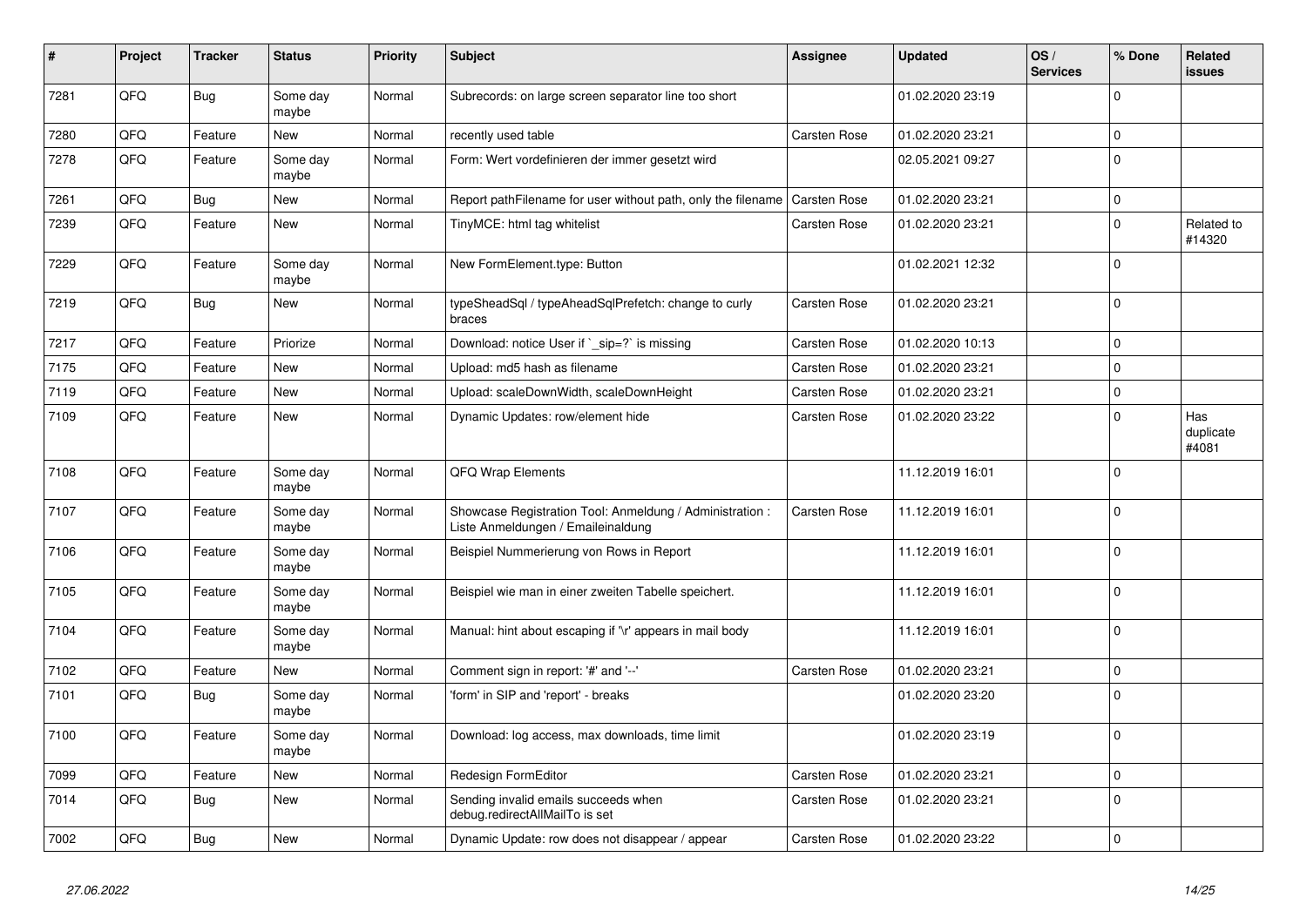| #    | Project | <b>Tracker</b> | <b>Status</b>     | <b>Priority</b> | <b>Subject</b>                                                                                                             | <b>Assignee</b>     | <b>Updated</b>   | OS/<br><b>Services</b> | % Done      | <b>Related</b><br>issues                    |
|------|---------|----------------|-------------------|-----------------|----------------------------------------------------------------------------------------------------------------------------|---------------------|------------------|------------------------|-------------|---------------------------------------------|
| 6998 | QFQ     | Feature        | Priorize          | Normal          | Form: with debug=on show column information as tooltip of<br>column label                                                  | <b>Carsten Rose</b> | 01.02.2020 10:13 |                        | 0           |                                             |
| 6992 | QFQ     | Feature        | Some day<br>maybe | Normal          | DB exception: Syntax Highlight                                                                                             |                     | 11.12.2019 16:01 |                        | $\Omega$    | Related to<br>#5450                         |
| 6972 | QFQ     | Feature        | Some day<br>maybe | Normal          | Fabric Clipboard / cross browser tab                                                                                       | Benjamin Baer       | 01.02.2020 23:21 |                        | 0           |                                             |
| 6970 | QFQ     | Feature        | Some day<br>maybe | Normal          | tablesorter: default fuer 'sortReset' aendern von 'Ctrl' zu 'Alt'                                                          | Benjamin Baer       | 01.02.2020 23:21 |                        | 0           |                                             |
| 6912 | QFQ     | <b>Bug</b>     | <b>New</b>        | Normal          | error Message Var 'deadline' already set in SIP - in Form<br>with FE.value={{deadline:R:::{{deadlinePeriod:Y}}}}           | <b>Carsten Rose</b> | 01.02.2020 23:21 |                        | $\mathbf 0$ |                                             |
| 6870 | QFQ     | Feature        | Priorize          | Normal          | Click on '_link' triggers an API call                                                                                      | Benjamin Baer       | 03.01.2022 08:25 |                        | $\mathbf 0$ |                                             |
| 6855 | QFQ     | Feature        | New               | Normal          | With {{feUser:U}}!={{feUser:T}}: Save / Delete: only possible<br>with {{feUserSave:U}}='yes' and '{{feUserDelete:U}}='yes' | <b>Carsten Rose</b> | 01.02.2020 23:21 |                        | 0           |                                             |
| 6801 | QFQ     | Feature        | Priorize          | Normal          | Fabric: Maximize / FullIscreen                                                                                             | Benjamin Baer       | 21.03.2022 09:56 |                        | 0           |                                             |
| 6765 | QFQ     | Feature        | <b>New</b>        | Normal          | Moeglichkeit via QFQ eigene Logs zu schreiben                                                                              | <b>Carsten Rose</b> | 01.02.2020 23:21 |                        | 0           |                                             |
| 6723 | QFQ     | Feature        | New               | Normal          | Report QFQ Installation and Version                                                                                        | Carsten Rose        | 12.06.2021 09:07 |                        | 0           |                                             |
| 6715 | QFQ     | Feature        | Some day<br>maybe | Normal          | Code-Refactoring: dbArray vereinheitlichen                                                                                 | Carsten Rose        | 11.12.2019 16:02 |                        | 0           |                                             |
| 6704 | QFQ     | Feature        | Some day<br>maybe | Normal          | Upload Mode: Bilder in Notizen rechts sollen aktuellen<br>Upload repräsentieren.                                           |                     | 01.02.2020 23:19 |                        | 0           | Related to<br>#3264                         |
| 6677 | QFQ     | <b>Bug</b>     | <b>New</b>        | Normal          | Error message FE Action Element: no/wrong FE reference<br>who cause the problem.                                           | <b>Carsten Rose</b> | 01.02.2020 23:21 |                        | $\Omega$    |                                             |
| 6602 | QFQ     | Feature        | <b>New</b>        | Normal          | Formlet: in Report auf Mausklick ein mini-form oeffnen                                                                     | <b>Carsten Rose</b> | 11.12.2019 16:16 |                        | $\Omega$    |                                             |
| 6594 | QFQ     | Feature        | New               | Normal          | Excel: on download, check if there is a valid sip                                                                          | Carsten Rose        | 01.02.2020 23:21 |                        | $\Omega$    |                                             |
| 6574 | QFQ     | <b>Bug</b>     | Priorize          | Normal          | qfq.log: Fehlermeldung wurde angezeigt, aber nicht geloggt                                                                 | Carsten Rose        | 01.02.2020 10:13 |                        | $\Omega$    |                                             |
| 6566 | QFQ     | Bug            | Priorize          | Normal          | Link Function 'delete': provided parameter missing on page<br>reload                                                       | Benjamin Baer       | 03.01.2022 08:08 |                        | $\Omega$    |                                             |
| 6515 | QFQ     | Feature        | Some day<br>maybe | Normal          | Formular: Felder dynamisch ein/ausblenden                                                                                  |                     | 11.12.2019 16:02 |                        | $\Omega$    |                                             |
| 6483 | QFQ     | <b>Bug</b>     | New               | Normal          | R Store funktioniert nicht bei 'Report Notation' im FE                                                                     | <b>Carsten Rose</b> | 01.02.2020 23:21 |                        | $\mathbf 0$ |                                             |
| 6462 | QFQ     | <b>Bug</b>     | <b>New</b>        | Normal          | File Upload: Nutzlose Fehlermeldung wenn Datei zu gross                                                                    | Carsten Rose        | 01.02.2020 23:21 |                        | $\Omega$    | Related to<br>#6139                         |
| 6437 | QFQ     | Feature        | New               | Normal          | Neuer Mode Button bei FormElementen                                                                                        | Carsten Rose        | 01.02.2020 23:21 |                        | $\Omega$    | Related to<br>#9668,<br>Blocked by<br>#9678 |
| 6299 | QFQ     | Feature        | Some day<br>maybe | Normal          | Attack detection: log table with invalid SIP access                                                                        |                     | 11.12.2019 16:02 |                        | $\mathbf 0$ | Related to<br>#3947                         |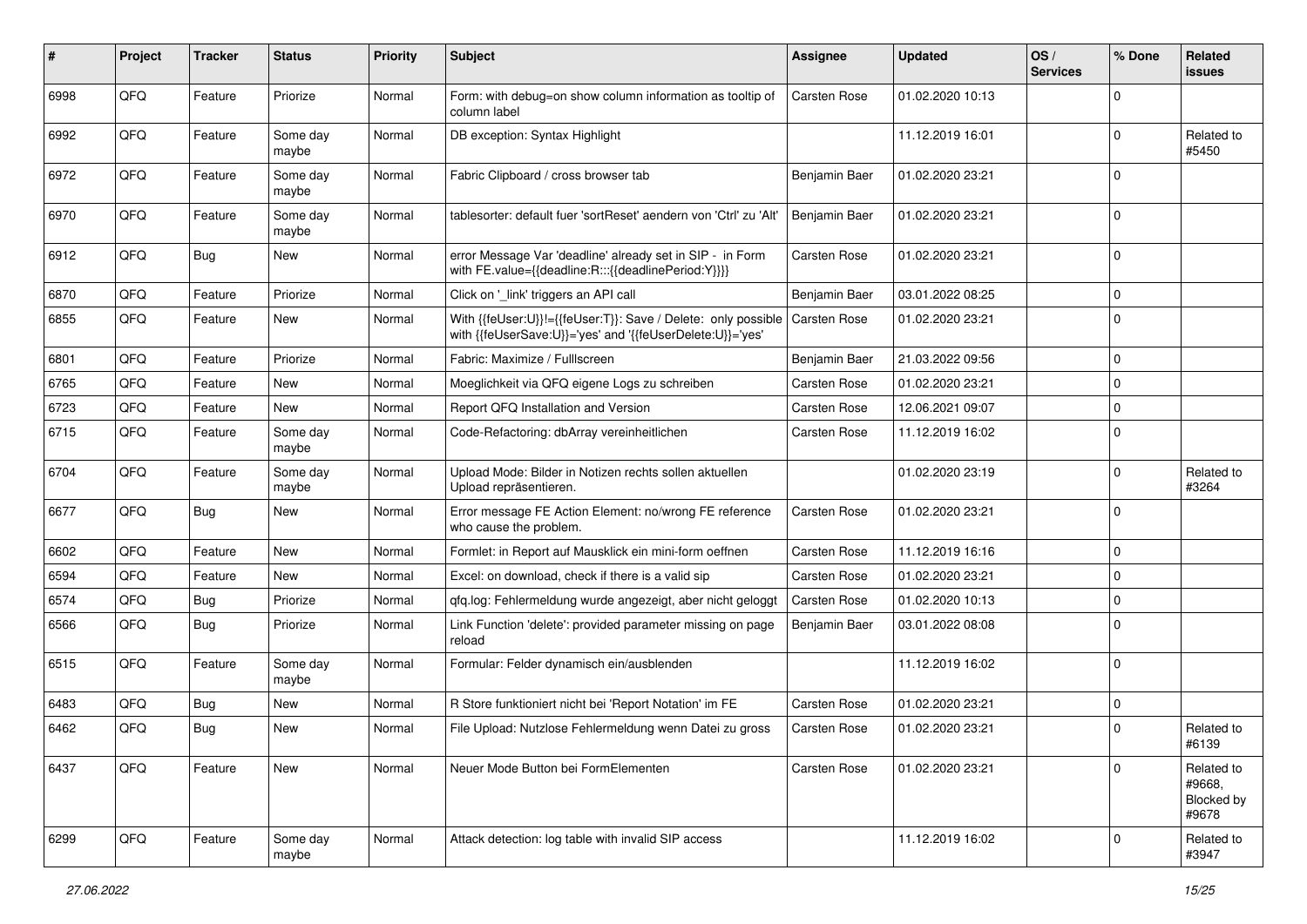| ∦    | Project | <b>Tracker</b> | <b>Status</b>     | <b>Priority</b> | Subject                                                                                               | <b>Assignee</b>     | <b>Updated</b>   | OS/<br><b>Services</b> | % Done      | Related<br><b>issues</b>                    |
|------|---------|----------------|-------------------|-----------------|-------------------------------------------------------------------------------------------------------|---------------------|------------------|------------------------|-------------|---------------------------------------------|
| 6292 | QFQ     | Feature        | New               | Normal          | Download: File speichern mit Hash aber original Filename in<br>der Datenbank vermerken fuer Downloads | <b>Carsten Rose</b> | 01.02.2020 23:21 |                        | $\mathbf 0$ |                                             |
| 6289 | QFQ     | Feature        | <b>New</b>        | Normal          | Form: Log                                                                                             | Carsten Rose        | 01.02.2020 23:21 |                        | $\mathbf 0$ |                                             |
| 6288 | QFQ     | Feature        | Some day<br>maybe | Normal          | Best Practice: Erklaeren wie man ein Formular ganz in<br>'weiss' erstellen kann                       |                     | 11.12.2019 16:02 |                        | $\mathbf 0$ |                                             |
| 6261 | QFQ     | Feature        | <b>New</b>        | Normal          | Persistent SIP                                                                                        | Carsten Rose        | 12.06.2021 09:07 |                        | $\pmb{0}$   | Related to<br>#10819                        |
| 6250 | QFQ     | Feature        | In Progress       | Normal          | Enhance layout: a) Subrecord, b) Subrecord-Title                                                      | Carsten Rose        | 01.02.2020 23:22 |                        | $\mathbf 0$ | Related to<br>#5391                         |
| 6224 | QFQ     | Feature        | Priorize          | Normal          | Dynamic update: fade in/out fields                                                                    | Benjamin Baer       | 21.03.2022 09:50 |                        | $\mathbf 0$ |                                             |
| 6140 | QFQ     | <b>Bug</b>     | Priorize          | Normal          | QFQ DnD Sort: Locked fields                                                                           | Benjamin Baer       | 21.03.2022 09:56 |                        | $\mathbf 0$ |                                             |
| 6084 | QFQ     | Feature        | Some day<br>maybe | Normal          | New escape type: 'D' - convert date                                                                   |                     | 01.02.2020 23:19 |                        | $\mathbf 0$ |                                             |
| 6083 | QFQ     | Feature        | Some day<br>maybe | Normal          | Dynamic Update: Value Check via SQL                                                                   |                     | 11.12.2019 16:02 |                        | $\mathbf 0$ |                                             |
| 5991 | QFQ     | Bug            | Some day<br>maybe | Normal          | URLs with ' ' or long parameter are problematic                                                       | Carsten Rose        | 01.02.2020 23:19 |                        | $\mathbf 0$ |                                             |
| 5983 | QFQ     | Feature        | Some day<br>maybe | Normal          | Form Submit (save & update): normalize date/-time FE                                                  | Carsten Rose        | 01.02.2020 23:19 |                        | $\mathbf 0$ |                                             |
| 5942 | QFQ     | Feature        | Priorize          | Normal          | 'L' and 'type': append to links, generate via '_link' by using<br>'u:' .                              | Carsten Rose        | 01.02.2020 10:13 |                        | $\mathbf 0$ |                                             |
| 5923 | QFQ     | Feature        | Some day<br>maybe | Normal          | fillStoreSystemBySqlLate                                                                              |                     | 01.02.2020 23:19 |                        | $\mathbf 0$ |                                             |
| 5895 | QFQ     | Feature        | Some day<br>maybe | Normal          | Tutorial: List of all QFQ Features                                                                    |                     | 01.02.2020 23:19 |                        | $\mathbf 0$ |                                             |
| 5894 | QFQ     | Feature        | Feedback          | Normal          | Typeahead in Report: show/hide rows dynamically                                                       | Carsten Rose        | 18.02.2022 08:50 |                        | $\Omega$    | Related to<br>#5893,<br>Related to<br>#5885 |
| 5893 | QFQ     | Feature        | Some day<br>maybe | Normal          | Edit on double-click                                                                                  |                     | 01.02.2020 23:19 |                        | $\mathbf 0$ | Related to<br>#5894                         |
| 5892 | QFQ     | Feature        | Some day<br>maybe | Normal          | QFQ should use T3 API to manipulate FE GROUP<br>membership                                            |                     | 01.02.2020 23:20 |                        | $\mathbf 0$ |                                             |
| 5877 | QFQ     | <b>Bug</b>     | Some day<br>maybe | Normal          | FE.type=note:bsColumn strange behaviour                                                               |                     | 01.02.2020 23:19 |                        | $\pmb{0}$   |                                             |
| 5852 | QFQ     | Feature        | Some day<br>maybe | Normal          | Logging: mail.log / sql.log - im FE anzeigen und via AJAX<br>aktualisieren                            | Carsten Rose        | 01.02.2020 23:19 |                        | $\mathbf 0$ | Related to<br>#5885                         |
| 5851 | QFQ     | Feature        | Some day<br>maybe | Normal          | Queue System implementieren: MQTT, RabbitMQ                                                           |                     | 01.02.2020 23:20 |                        | $\mathbf 0$ | Related to<br>#5715                         |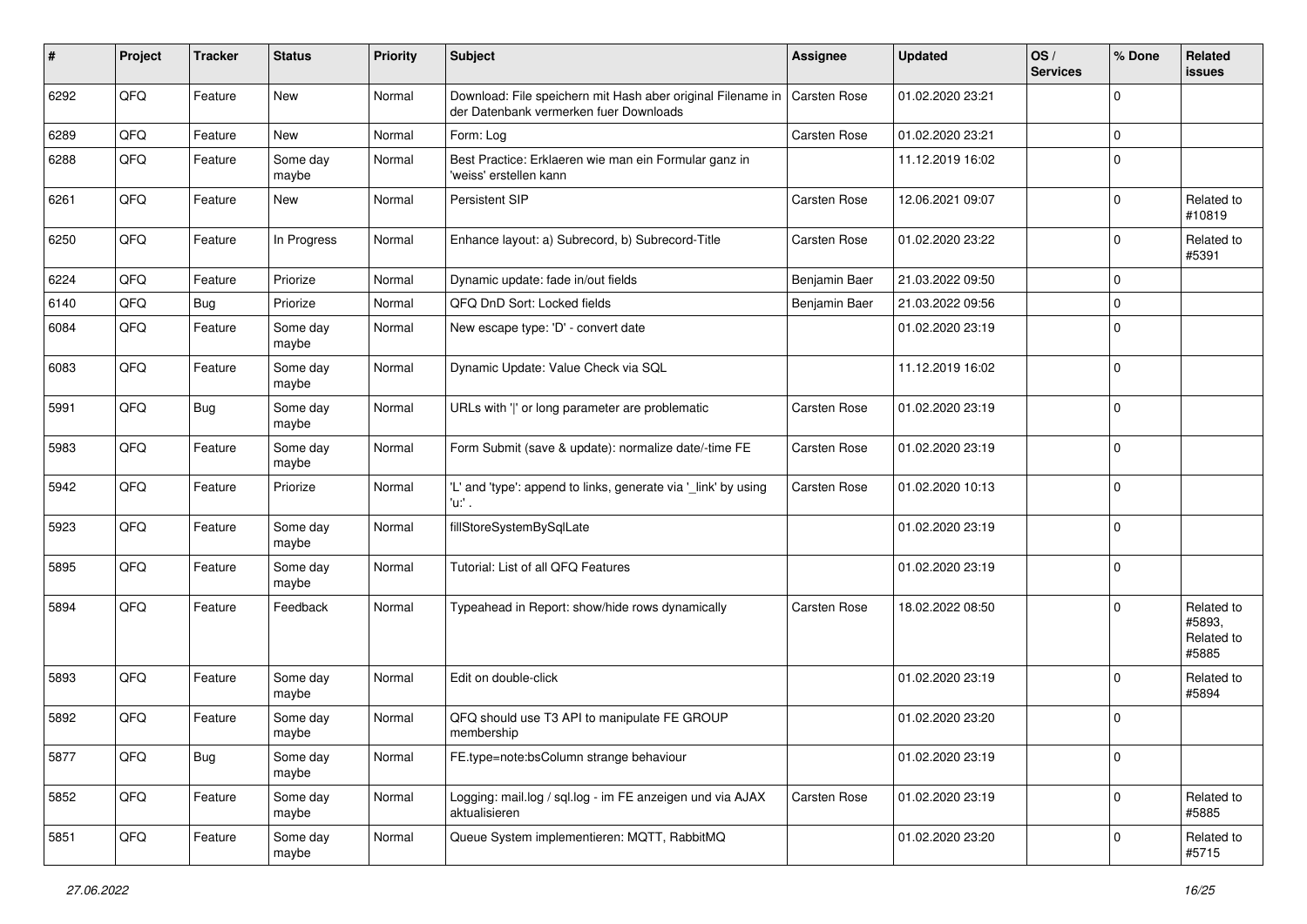| #    | Project | <b>Tracker</b> | <b>Status</b>     | <b>Priority</b> | <b>Subject</b>                                                                    | Assignee            | <b>Updated</b>   | OS/<br><b>Services</b> | % Done       | Related<br>issues                           |
|------|---------|----------------|-------------------|-----------------|-----------------------------------------------------------------------------------|---------------------|------------------|------------------------|--------------|---------------------------------------------|
| 5850 | QFQ     | Feature        | Some day<br>maybe | Normal          | Deployment: In QFQ Doc best practice fuer zeitgemaesses<br>Deployment beschreiben |                     | 01.02.2020 23:20 |                        | $\Omega$     |                                             |
| 5805 | QFQ     | Feature        | Some day<br>maybe | Normal          | TypeAHead SQL value instead of key stored                                         |                     | 01.02.2020 23:19 |                        | $\Omega$     | Related to<br>#5444                         |
| 5783 | QFQ     | Feature        | Some day<br>maybe | Normal          | <b>BPMN View/Edit</b>                                                             |                     | 11.12.2019 16:02 |                        | $\mathbf 0$  |                                             |
| 5782 | QFQ     | Feature        | New               | Normal          | NextCloud API                                                                     | <b>Carsten Rose</b> | 01.02.2020 10:02 |                        | $\Omega$     |                                             |
| 5768 | QFQ     | <b>Bug</b>     | Some day<br>maybe | Normal          | {{pageLanguage:T}}' missing if QFQ is called via api                              | Carsten Rose        | 01.02.2020 23:19 |                        | $\Omega$     |                                             |
| 5706 | QFQ     | <b>Bug</b>     | Some day<br>maybe | Normal          | upload: fileDestination needs to be sanatized                                     | <b>Carsten Rose</b> | 01.02.2020 23:19 |                        | $\Omega$     |                                             |
| 5695 | QFQ     | Feature        | In Progress       | Normal          | Multiform                                                                         | Carsten Rose        | 02.01.2021 18:38 |                        | $\Omega$     |                                             |
| 5665 | QFQ     | Feature        | Some day<br>maybe | Normal          | Versuch das '{{!' nicht mehr noetig ist.                                          | <b>Carsten Rose</b> | 01.02.2020 23:20 |                        | $\Omega$     | Related to<br>#7432,<br>Related to<br>#7434 |
| 5579 | QFQ     | Feature        | Some day<br>maybe | Normal          | Enhance Doc / Presentation: variable type 'link column type'                      | Carsten Rose        | 01.02.2020 23:19 |                        | 0            |                                             |
| 5576 | QFQ     | <b>Bug</b>     | New               | Normal          | Using MySQL 'DROP' requires privilege - wich is not really<br>necessary.          | <b>Carsten Rose</b> | 01.02.2020 23:21 |                        | $\Omega$     |                                             |
| 5562 | QFQ     | Feature        | Priorize          | Normal          | Drag'n'Drop fuer Uploads                                                          | Benjamin Baer       | 21.03.2022 09:52 |                        | $\Omega$     | Related to<br>#9706                         |
| 5559 | QFQ     | <b>Bug</b>     | New               | Normal          | FE.type = Upload: 'accept' might contain variables                                | <b>Carsten Rose</b> | 11.05.2020 21:23 |                        | $\mathbf 0$  |                                             |
| 5557 | QFQ     | <b>Bug</b>     | Some day<br>maybe | Normal          | Form load: STORE RECORD filled, but should be empty                               | Carsten Rose        | 01.02.2020 23:19 |                        | $\Omega$     |                                             |
| 5548 | QFQ     | Feature        | Some day<br>maybe | Normal          | 801 Textfiles/Scriptfiles als Thumbnail                                           | Carsten Rose        | 07.03.2022 16:26 |                        | $\mathbf 0$  |                                             |
| 5480 | QFQ     | Feature        | Some day<br>maybe | Normal          | QFQ: Dokumentation mit Screenshots versehen                                       | <b>Carsten Rose</b> | 01.02.2020 23:20 |                        | <sup>0</sup> | Related to<br>#9879                         |
| 5455 | QFQ     | Feature        | Some day<br>maybe | Normal          | Mail Redirects grld abhaengig                                                     |                     | 01.02.2020 23:20 |                        | $\Omega$     |                                             |
| 5452 | QFQ     | Feature        | Some day<br>maybe | Normal          | Thumbnails from PDF: bad quality                                                  |                     | 01.02.2020 23:20 |                        | $\Omega$     |                                             |
| 5428 | QFQ     | Feature        | Some day<br>maybe | Normal          | secure thumbnail: late render on access.                                          | Carsten Rose        | 01.02.2020 23:20 |                        | 0            |                                             |
| 5389 | QFQ     | Feature        | Some day<br>maybe | Normal          | QFQ Design: Multline label / note                                                 | Benjamin Baer       | 01.02.2020 23:19 |                        | $\Omega$     |                                             |
| 5366 | QFQ     | Feature        | Priorize          | Normal          | Saving with keyboard shortcuts                                                    | Benjamin Baer       | 21.03.2022 09:47 |                        | $\Omega$     |                                             |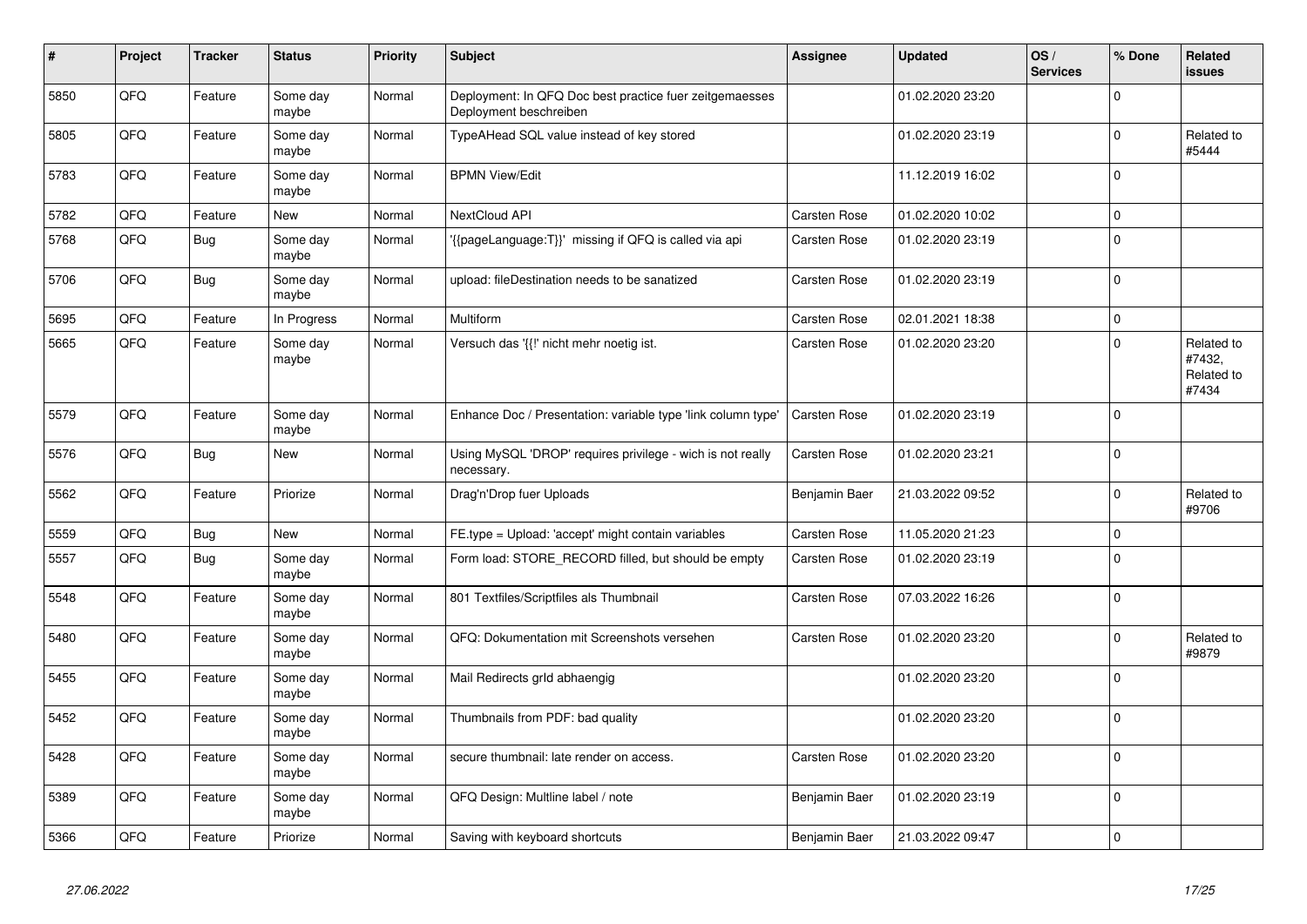| #    | Project | <b>Tracker</b> | <b>Status</b>     | <b>Priority</b> | <b>Subject</b>                                                                                                       | Assignee            | <b>Updated</b>   | OS/<br><b>Services</b> | % Done      | Related<br>issues                              |
|------|---------|----------------|-------------------|-----------------|----------------------------------------------------------------------------------------------------------------------|---------------------|------------------|------------------------|-------------|------------------------------------------------|
| 5345 | QFQ     | Feature        | New               | Normal          | Report: UPDATE / INSERT / DELETE statements should<br>trigger subqueries, depending on the result.                   | <b>Carsten Rose</b> | 27.05.2020 16:11 |                        | $\Omega$    |                                                |
| 5342 | QFQ     | Feature        | Some day<br>maybe | Normal          | link - with HTML Attributes                                                                                          |                     | 01.02.2020 23:20 |                        | $\Omega$    | Related to<br>#14077                           |
| 5305 | QFQ     | Bug            | New               | Normal          | Upload FormElement: nicht disabled by readonly Form                                                                  | Carsten Rose        | 16.06.2021 13:43 |                        | $\Omega$    | Related to<br>#9347,<br>Related to<br>#9834    |
| 5160 | QFQ     | Feature        | Some day<br>maybe | Normal          | QFQ collaborative / together.js, ShareJS, y-js, collaborative,                                                       |                     | 11.12.2019 16:02 |                        | $\mathbf 0$ |                                                |
| 5132 | QFQ     | Feature        | Some day<br>maybe | Normal          | Error Message sendmail missing attachment: more details                                                              | Carsten Rose        | 01.02.2020 23:19 |                        | $\Omega$    |                                                |
| 5131 | QFQ     | Feature        | New               | Normal          | Activate Spin Gear ('wait/busy' indicator) via LINK attribute                                                        | Carsten Rose        | 01.02.2020 23:21 |                        | 0           |                                                |
| 5129 | QFQ     | Feature        | Some day<br>maybe | Normal          | Reports: SQL fuer x Achse und y Achse                                                                                |                     | 11.12.2019 16:02 |                        | $\Omega$    |                                                |
| 5024 | QFQ     | Feature        | Some day<br>maybe | Normal          | Fabric: Generate PDF with edits                                                                                      | Benjamin Baer       | 01.02.2020 23:20 |                        | $\Omega$    | Related to<br>#10704                           |
| 5021 | QFQ     | Bug            | Some day<br>maybe | Normal          | FE.typ=extra - during save displays error 'datum2' already<br>filled in STORE_SIP - the value is stored nevertheless | Carsten Rose        | 01.02.2020 23:19 |                        | $\Omega$    | Related to<br>#3875                            |
| 4974 | QFQ     | Feature        | Some day<br>maybe | Normal          | Long polling - inform all listening clients of changes                                                               |                     | 11.12.2019 16:02 |                        | $\mathbf 0$ |                                                |
| 4956 | QFQ     | Feature        | Some day<br>maybe | Normal          | Sendmail: Benutzerdefinierte Headers                                                                                 | <b>Carsten Rose</b> | 11.12.2019 16:02 |                        | $\Omega$    |                                                |
| 4872 | QFQ     | Feature        | Some day<br>maybe | Normal          | Fields of Typo3 page available in STORE_TYPO3                                                                        | Carsten Rose        | 01.02.2020 23:19 |                        | $\Omega$    |                                                |
| 4869 | QFQ     | Feature        | Some day<br>maybe | Normal          | Dynamic Update (show, hide, readonly?, required?) for<br><b>Template Group Elements</b>                              | Carsten Rose        | 01.02.2020 23:19 |                        | $\Omega$    | Related to<br>#4865                            |
| 4839 | QFQ     | Feature        | Some day<br>maybe | Normal          | qfq-handle in <head> Abschnitt</head>                                                                                | Carsten Rose        | 11.12.2019 16:02 |                        | $\Omega$    |                                                |
| 4816 | QFQ     | Feature        | Some day<br>maybe | Normal          | Templates for QFQ Reports (Tables, Radios, )                                                                         |                     | 01.02.2020 23:20 |                        | $\Omega$    |                                                |
| 4771 | QFQ     | <b>Bug</b>     | Some day<br>maybe | Normal          | qfq: select-down-values empty after save (edit-form for<br>program administrators)                                   | Carsten Rose        | 01.02.2020 23:20 |                        | $\mathbf 0$ | Related to<br>#4549, Has<br>duplicate<br>#4282 |
| 4757 | QFQ     | Feature        | Some day<br>maybe | Normal          | Test subrecord: download links ok? Links ok?                                                                         | Carsten Rose        | 01.02.2020 23:20 |                        | $\Omega$    |                                                |
| 4756 | QFQ     | Bug            | New               | Normal          | Form dirty even nothing changes                                                                                      | <b>Carsten Rose</b> | 11.12.2019 16:16 |                        | $\mathbf 0$ |                                                |
| 4719 | QFQ     | Feature        | Some day<br>maybe | Normal          | Custom Message in Client in case of 'Browser tab close,<br>modification will be lost'                                |                     | 01.02.2020 23:20 |                        | 0           |                                                |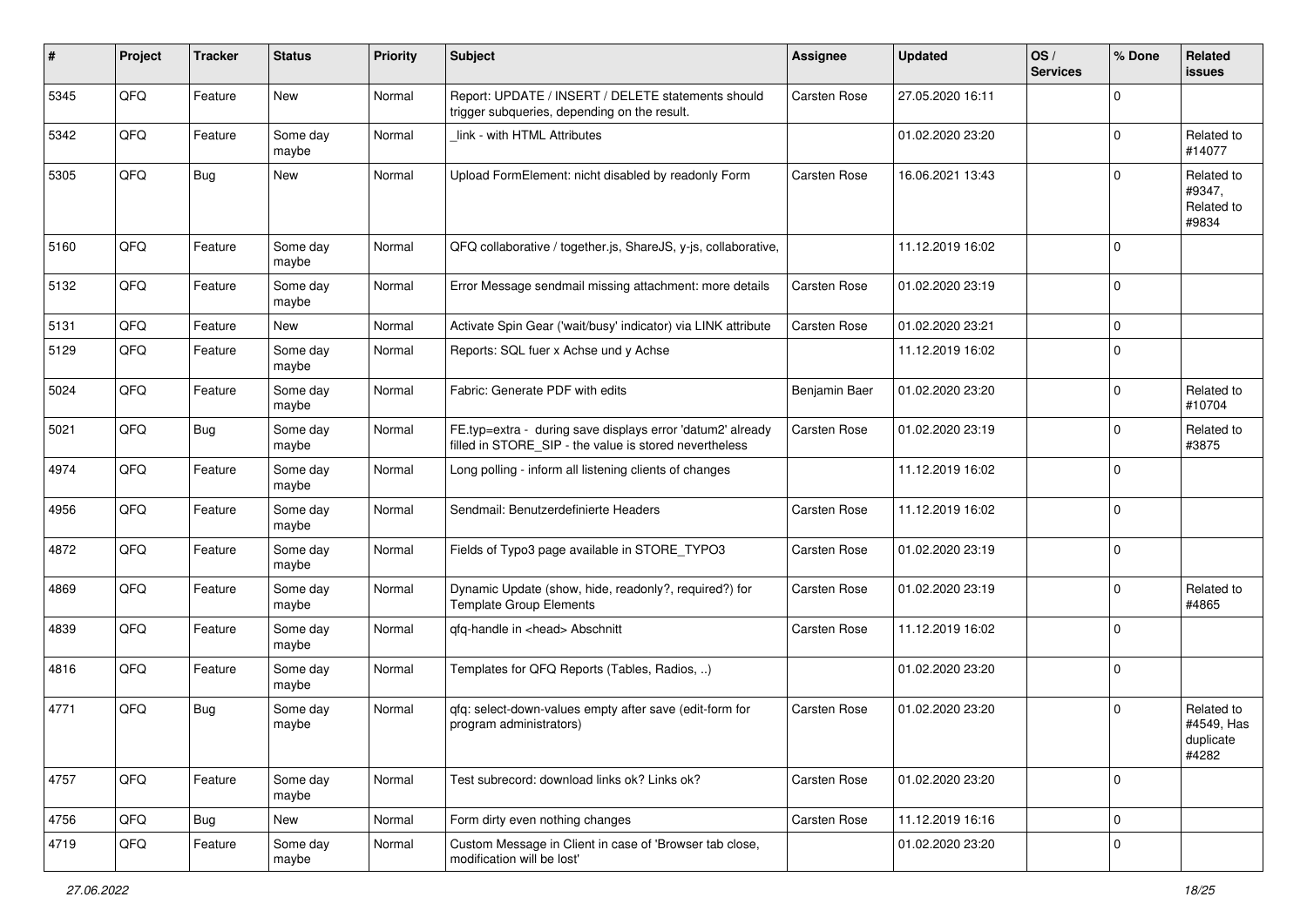| #    | Project | <b>Tracker</b> | <b>Status</b>     | <b>Priority</b> | <b>Subject</b>                                                                                                                                                | Assignee            | <b>Updated</b>   | OS/<br><b>Services</b> | % Done      | Related<br>issues                           |
|------|---------|----------------|-------------------|-----------------|---------------------------------------------------------------------------------------------------------------------------------------------------------------|---------------------|------------------|------------------------|-------------|---------------------------------------------|
| 4659 | QFQ     | Bug            | Some day<br>maybe | Normal          | infoButtonExtra                                                                                                                                               | Carsten Rose        | 01.02.2020 23:20 |                        | $\Omega$    |                                             |
| 4652 | QFQ     | Feature        | Some day<br>maybe | Normal          | UZH CD: Weiterleitung auf benutzerdefinierte 403/404 Seite                                                                                                    | <b>Carsten Rose</b> | 01.02.2020 23:20 |                        | $\Omega$    |                                             |
| 4651 | QFQ     | Bug            | Some day<br>maybe | Normal          | "Loading document" Modal wird angezeigt bei uzhcd type=2<br>Ansicht                                                                                           | <b>Carsten Rose</b> | 01.02.2020 23:20 |                        | $\mathbf 0$ |                                             |
| 4650 | QFQ     | Feature        | Some day<br>maybe | Normal          | Convert html to doc/rtf                                                                                                                                       | <b>Carsten Rose</b> | 01.02.2020 23:20 |                        | $\Omega$    | Related to<br>#10704                        |
| 4640 | QFQ     | Feature        | Some day<br>maybe | Normal          | Rename System Forms                                                                                                                                           |                     | 01.02.2020 23:20 |                        | $\Omega$    |                                             |
| 4627 | QFQ     | Feature        | Some day<br>maybe | Normal          | dbupdate: all tables - check 'create', 'modified' if it is<br>possible to change to default 'CURRENT_TIMESTAMP' and<br>modified 'ON UPDATE CURRENT_TIMESTAMP' |                     | 01.02.2020 23:20 |                        | $\Omega$    |                                             |
| 4626 | QFQ     | Feature        | Some day<br>maybe | Normal          | Mobile View: 'classBody=qfq-form-right' makes no sense                                                                                                        |                     | 01.02.2020 23:20 |                        | $\Omega$    |                                             |
| 4606 | QFQ     | Feature        | Some day<br>maybe | Normal          | link: qualifier to render bootstrap button                                                                                                                    | <b>Carsten Rose</b> | 01.02.2020 23:19 |                        | $\mathbf 0$ |                                             |
| 4583 | QFQ     | Bug            | Some day<br>maybe | Normal          | Dynamic Update bei TypeAhead Feldern                                                                                                                          | <b>Carsten Rose</b> | 01.02.2020 23:19 |                        | $\Omega$    |                                             |
| 4551 | QFQ     | Feature        | Some day<br>maybe | Normal          | Set 'pills' via dynamicUpdate to show/hide/disabled                                                                                                           |                     | 01.02.2020 23:20 |                        | $\Omega$    | Related to<br>#3752                         |
| 4549 | QFQ     | Bug            | Some day<br>maybe | Normal          | TemplateGroups: FE.type SELECT loose selected value<br>after save                                                                                             | Carsten Rose        | 01.02.2020 23:20 |                        | $\Omega$    | Related to<br>#4548.<br>Related to<br>#4771 |
| 4546 | QFQ     | <b>Bug</b>     | Some day<br>maybe | Normal          | NH: SIP storage is destroyed                                                                                                                                  |                     | 01.02.2020 23:20 |                        | $\mathbf 0$ |                                             |
| 4536 | QFQ     | Feature        | Some day<br>maybe | Normal          | FE upload: problem with delete if mutliple uploads an<br>FE.name="                                                                                            |                     | 01.02.2020 23:20 |                        | $\mathbf 0$ |                                             |
| 4528 | QFQ     | Bug            | Some day<br>maybe | Normal          | extraButtonLock mit SQLAhead Bug                                                                                                                              | Carsten Rose        | 01.02.2020 23:19 |                        | $\mathbf 0$ |                                             |
| 4457 | QFQ     | Bug            | Priorize          | Normal          | typeahead: pressing return to select an item, saves the form<br>and closes the form.                                                                          | Benjamin Baer       | 03.01.2022 08:01 |                        | $\Omega$    | Related to<br>#4398                         |
| 4454 | QFQ     | Bug            | Some day<br>maybe | Normal          | Required Elements: multiple elements in a row - whole row<br>marked if only one input is empty.                                                               | Benjamin Baer       | 01.02.2020 23:20 |                        | $\Omega$    |                                             |
| 4446 | QFQ     | Feature        | Some day<br>maybe | Normal          | New FE get same feldContainerId as last modifed FE                                                                                                            |                     | 01.02.2020 23:20 |                        | $\Omega$    |                                             |
| 4445 | QFQ     | Feature        | Some day<br>maybe | Normal          | template group: Option to simulate fieldset                                                                                                                   |                     | 28.06.2021 14:11 |                        | $\Omega$    |                                             |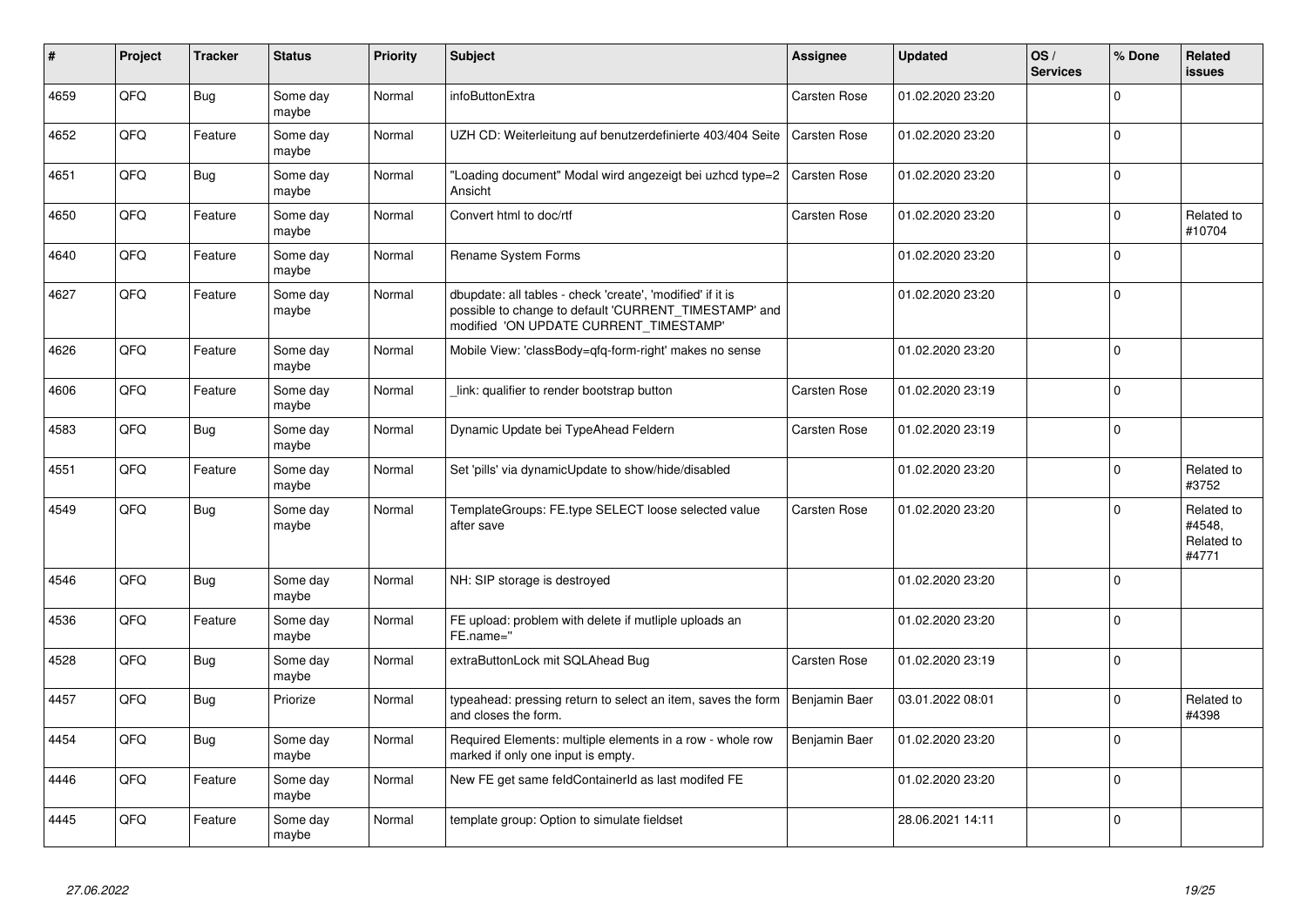| ∦    | Project | <b>Tracker</b> | <b>Status</b>     | <b>Priority</b> | <b>Subject</b>                                                                                                                                           | <b>Assignee</b>     | <b>Updated</b>   | OS/<br><b>Services</b> | % Done      | Related<br><b>issues</b>                    |
|------|---------|----------------|-------------------|-----------------|----------------------------------------------------------------------------------------------------------------------------------------------------------|---------------------|------------------|------------------------|-------------|---------------------------------------------|
| 4444 | QFQ     | Feature        | Some day<br>maybe | Normal          | FE.type=upload: detect mime type                                                                                                                         |                     | 11.12.2019 16:02 |                        | $\Omega$    | Related to<br>#4303                         |
| 4443 | QFQ     | Feature        | Some day<br>maybe | Normal          | Form: multiple secondary tables                                                                                                                          |                     | 01.02.2020 23:20 |                        | $\Omega$    |                                             |
| 4442 | QFQ     | Feature        | Some day<br>maybe | Normal          | Special Column Name: _link - new symbol G (Glyph) to<br>choose any available symbol                                                                      |                     | 11.12.2019 16:02 |                        | $\Omega$    |                                             |
| 4441 | QFQ     | Bug            | Some day<br>maybe | Normal          | \$_SERVER Vars sollten nur aus dem Store genommen<br>werden - Code entsprechend anpassen.                                                                |                     | 11.12.2019 16:02 |                        | $\mathbf 0$ |                                             |
| 4440 | QFQ     | Feature        | Some day<br>maybe | Normal          | Manual.rst: explain how to. expand PHP Session to 4h                                                                                                     |                     | 11.12.2019 16:02 |                        | $\mathbf 0$ |                                             |
| 4439 | QFQ     | Feature        | Some day<br>maybe | Normal          | Log: report all actions fired by an FE Element, incl. the<br>original directive (slaveld, sqllnsert, )                                                   |                     | 01.02.2020 23:20 |                        | $\Omega$    | Related to<br>#4432,<br>Related to<br>#5458 |
| 4435 | QFQ     | Feature        | Some day<br>maybe | Normal          | Report: striptags - specify allowed tags                                                                                                                 |                     | 01.02.2020 23:20 |                        | $\Omega$    |                                             |
| 4433 | QFQ     | Feature        | Some day<br>maybe | Normal          | Log when SIP will be destroyed by QFQ for any (security)<br>reason                                                                                       |                     | 01.02.2020 23:20 |                        | $\Omega$    | Related to<br>#4432,<br>Related to<br>#5458 |
| 4420 | QFQ     | Feature        | Some day<br>maybe | Normal          | Client: Local Storage - store the changes of a form, local in<br>the browser.                                                                            | Benjamin Baer       | 11.12.2019 16:02 |                        | $\Omega$    |                                             |
| 4413 | QFQ     | Feature        | New               | Normal          | fieldset: show/hidden, modeSql, dynamicUpdate                                                                                                            | Carsten Rose        | 09.02.2022 15:19 |                        | $\mathbf 0$ |                                             |
| 4398 | QFQ     | Bug            | Some day<br>maybe | Normal          | Typeahead: mouse click in a prefilled input opens a single<br>item dropdown with the current value - click on it seems to<br>set the value, not the key. | Benjamin Baer       | 01.02.2020 23:20 |                        | $\Omega$    | Related to<br>#4457                         |
| 4365 | QFQ     | Feature        | Some day<br>maybe | Normal          | Multi Language: new way of config                                                                                                                        | Carsten Rose        | 01.02.2020 23:20 |                        | $\Omega$    |                                             |
| 4349 | QFQ     | Feature        | Some day<br>maybe | Normal          | link download: downloaded external URL to<br>deliver/concatenate - check mimetipe and handle it correctly                                                | Carsten Rose        | 11.12.2019 16:02 |                        | 0           |                                             |
| 4343 | QFQ     | Feature        | Some day<br>maybe | Normal          | Link: Classifier to add 'attributes'                                                                                                                     | Carsten Rose        | 01.02.2020 23:20 |                        | $\Omega$    | Related to<br>#14077                        |
| 4330 | QFQ     | Feature        | Some day<br>maybe | Normal          | Error Message: report missing {{ / }} in sqlUpdate, sqlInsert,<br>sqlDelete, sqlAfter, sqlBefore in FE action elements.                                  | <b>Carsten Rose</b> | 01.02.2020 23:20 |                        | $\Omega$    |                                             |
| 4328 | QFQ     | Bug            | Some day<br>maybe | Normal          | Error Message: Show FE name/number on problems in FE                                                                                                     | Carsten Rose        | 01.02.2020 23:20 |                        | 0           |                                             |
| 4293 | QFQ     | Bug            | Some day<br>maybe | Normal          | Download broken if token 'd:' is missing - but no error<br>message                                                                                       | Carsten Rose        | 11.12.2019 16:03 |                        | $\mathbf 0$ | Related to<br>#7514                         |
| 4259 | QFQ     | Feature        | Some day<br>maybe | Normal          | Instant trigger a cron job                                                                                                                               | Carsten Rose        | 11.12.2019 16:03 |                        | 0           |                                             |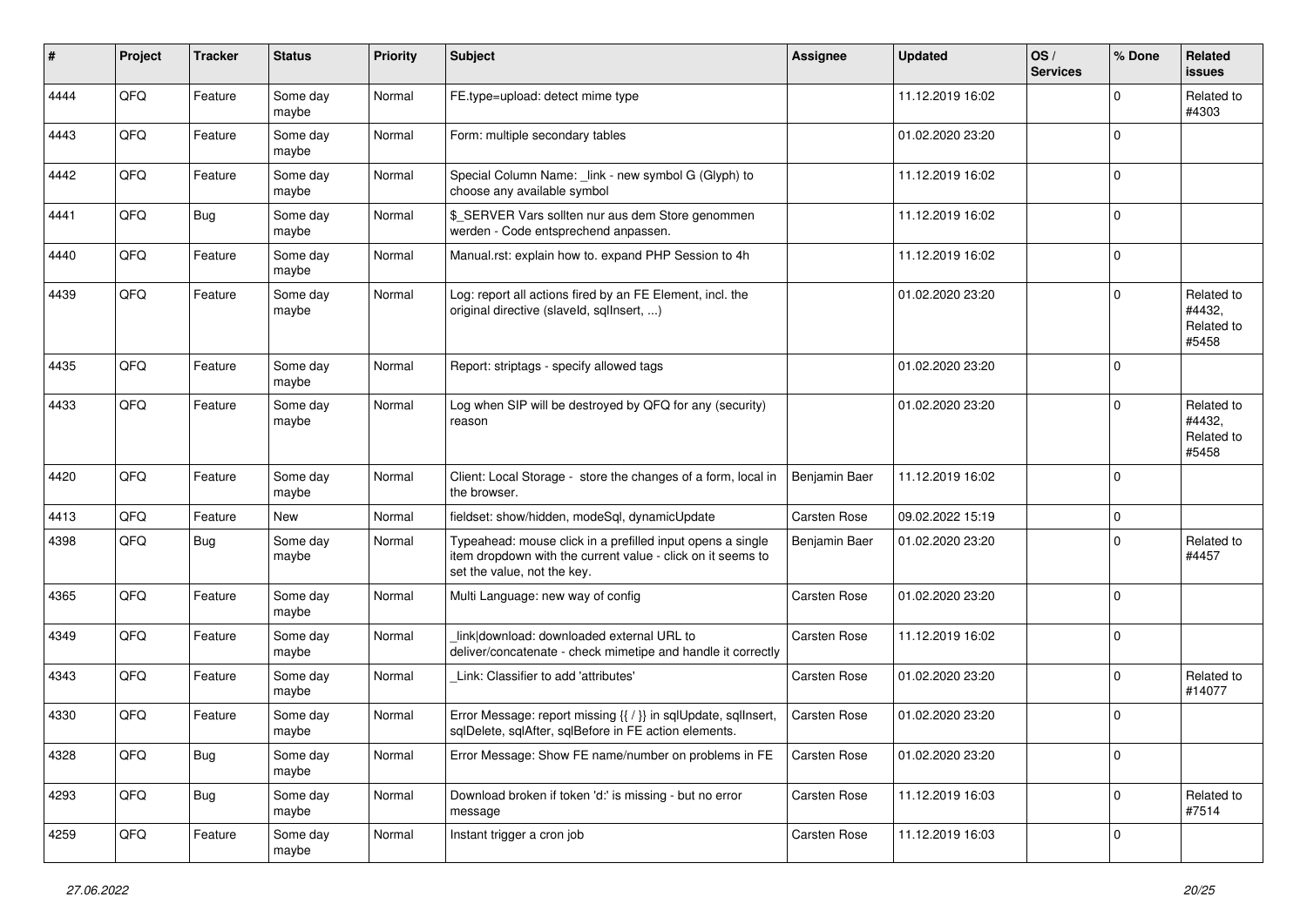| #    | Project | <b>Tracker</b> | <b>Status</b>     | <b>Priority</b> | <b>Subject</b>                                                                                                     | <b>Assignee</b> | <b>Updated</b>   | OS/<br><b>Services</b> | % Done      | Related<br>issues                           |
|------|---------|----------------|-------------------|-----------------|--------------------------------------------------------------------------------------------------------------------|-----------------|------------------|------------------------|-------------|---------------------------------------------|
| 4250 | QFQ     | Feature        | New               | Normal          | AutoCron in QFQ via PHP                                                                                            | Carsten Rose    | 01.02.2020 23:21 |                        | $\Omega$    | Related to<br>#3292,<br>Related to<br>#3291 |
| 4197 | QFQ     | Feature        | Some day<br>maybe | Normal          | Unit Test fuer JSON Stream von QuickFormQuery.php ><br>doForm()                                                    | Carsten Rose    | 11.12.2019 16:03 |                        | $\mathbf 0$ |                                             |
| 4194 | QFQ     | Feature        | In Progress       | Normal          | Bootstrap 4 ist jetzt offiziel                                                                                     |                 | 03.05.2021 20:47 |                        | $\mathbf 0$ | Related to<br>#10114                        |
| 4138 | QFQ     | Bug            | Some day<br>maybe | Normal          | _style fehlt                                                                                                       |                 | 11.12.2019 16:03 |                        | 0           |                                             |
| 4122 | QFQ     | <b>Bug</b>     | Some day<br>maybe | Normal          | file: Render Mode hat keinen Effekt                                                                                |                 | 11.12.2019 16:03 |                        | $\mathbf 0$ |                                             |
| 4092 | QFQ     | <b>Bug</b>     | Some day<br>maybe | Normal          | 1) Logging verbessern wann welches FE warum<br>ausgefuehrt wird, 2) Documentation: Best Practice Template<br>Group | Carsten Rose    | 01.02.2020 23:19 |                        | $\mathbf 0$ | Related to<br>#3504                         |
| 4082 | QFQ     | Feature        | <b>New</b>        | Normal          | Dynamic Update: modeSql - useful default                                                                           | Carsten Rose    | 01.02.2020 23:22 |                        | $\mathbf 0$ |                                             |
| 4050 | QFQ     | Feature        | New               | Normal          | sql.log: 1) FormElement ID which causes a specific action,<br>2) Result in the same row.                           | Carsten Rose    | 15.04.2020 11:35 |                        | $\mathbf 0$ | Related to<br>#5458                         |
| 4027 | QFQ     | Feature        | Some day<br>maybe | Normal          | Missing: orange 'check' / 'bullet'                                                                                 |                 | 11.12.2019 16:03 |                        | $\Omega$    |                                             |
| 4026 | QFQ     | Feature        | Some day<br>maybe | Normal          | sqlLog.sql: log number of FE.id                                                                                    | Carsten Rose    | 11.12.2019 16:03 |                        | $\mathbf 0$ | Related to<br>#5458                         |
| 4023 | QFQ     | Feature        | <b>New</b>        | Normal          | prepared statements - FE action: salveld, sqlInsert,<br>sqlUpdate, sqlDelete, sqlBefore, sqlAfter                  | Carsten Rose    | 11.12.2019 16:15 |                        | 0           |                                             |
| 4018 | QFQ     | Feature        | Some day<br>maybe | Normal          | typeahead: solve problem with potential long query<br>parameter                                                    | Carsten Rose    | 11.12.2019 16:03 |                        | $\mathbf 0$ |                                             |
| 4008 | QFQ     | <b>Bug</b>     | Some day<br>maybe | Normal          | FormElemen.type=sendmail: wrong 'TO' if 'real<br>name <rea@mail.to>' is used</rea@mail.to>                         | Carsten Rose    | 11.12.2019 16:03 |                        | $\mathbf 0$ |                                             |
| 3991 | QFQ     | Feature        | Some day<br>maybe | Normal          | report: Columnname ' skipWrap' skips 'fbeg', 'fend'                                                                | Carsten Rose    | 11.12.2019 16:03 |                        | $\mathbf 0$ |                                             |
| 3947 | QFQ     | Feature        | Some day<br>maybe | Normal          | Attack detectect: logout current user                                                                              | Carsten Rose    | 11.12.2019 16:03 |                        | $\mathbf 0$ | Related to<br>#5458,<br>Related to<br>#6299 |
| 3942 | QFG     | Feature        | Some day<br>maybe | Normal          | Action Elemente: neu generierte IDs via FE weitergeben                                                             | Carsten Rose    | 11.12.2019 16:03 |                        | 0           | Related to<br>#3941                         |
| 3941 | QFQ     | Feature        | Some day<br>maybe | Normal          | sqlAfter: es sollten mehrere moeglich sein                                                                         | Carsten Rose    | 11.12.2019 16:03 |                        | 0           | Related to<br>#3942                         |
| 3905 | QFG     | Feature        | Some day<br>maybe | Normal          | Documentation: Best Practice anhand eines Online<br>Bewerbungstools                                                | Carsten Rose    | 11.12.2019 16:03 |                        | 0           |                                             |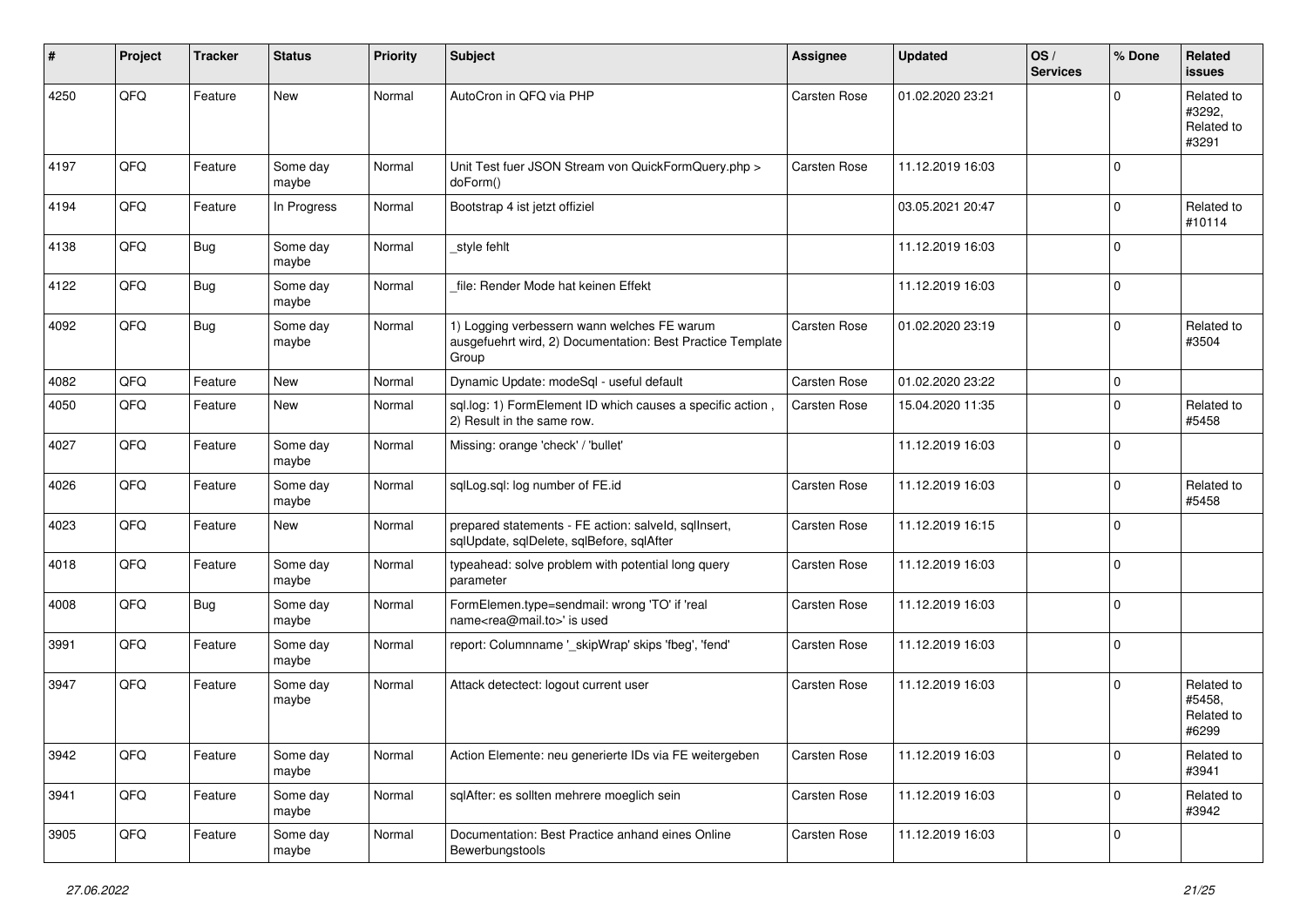| $\sharp$ | Project | <b>Tracker</b> | <b>Status</b>     | <b>Priority</b> | <b>Subject</b>                                                                                                                                           | <b>Assignee</b>     | <b>Updated</b>   | OS/<br><b>Services</b> | % Done         | Related<br><b>issues</b> |
|----------|---------|----------------|-------------------|-----------------|----------------------------------------------------------------------------------------------------------------------------------------------------------|---------------------|------------------|------------------------|----------------|--------------------------|
| 3900     | QFQ     | Feature        | Some day<br>maybe | Normal          | Extend documentation of 'Copy / Paste'                                                                                                                   | Carsten Rose        | 11.12.2019 16:03 |                        | $\Omega$       | Related to<br>#3899      |
| 3895     | QFQ     | Bug            | Some day<br>maybe | Normal          | typeahead pedantic: on lehrkredit Idap webpass - if only one<br>person is in dropdown, such person can't be selected                                     | <b>Carsten Rose</b> | 11.12.2019 16:03 |                        | $\mathbf 0$    |                          |
| 3882     | QFQ     | <b>Bug</b>     | Some day<br>maybe | Normal          | templateGroup: disable 'add' if limit is reached - funktioniert<br>nicht wenn bereits records existierten                                                | Carsten Rose        | 11.12.2019 16:03 |                        | $\mathbf 0$    |                          |
| 3880     | QFQ     | Feature        | Some day<br>maybe | Normal          | Form 'Form': anlegen einer Tabelle                                                                                                                       |                     | 14.01.2021 10:12 |                        | $\mathbf 0$    |                          |
| 3879     | QFQ     | Feature        | Some day<br>maybe | Normal          | Form 'FormElement': Beim Feld 'name' rechts in der Notiz<br>einen Link einblenden - a) aktuelle Definition anzeigen, b)<br>Spalte in der Tabelle anlegen |                     | 11.12.2019 16:03 |                        | $\mathbf 0$    |                          |
| 3878     | QFQ     | Feature        | Some day<br>maybe | Normal          | Form 'FormElement': Spalte 'name' typeAhead mit<br>Spaltennamen der Primarytable.                                                                        |                     | 11.12.2019 16:03 |                        | $\mathbf 0$    |                          |
| 3877     | QFQ     | Feature        | Some day<br>maybe | Normal          | FormEditor: die Felder die aktuell nicht gebraucht werden<br>nur auf readonly/disabled setzen (nicht ausblenden > das<br>irritiert.                      | Carsten Rose        | 11.12.2019 16:03 |                        | $\mathbf 0$    |                          |
| 3867     | QFQ     | Feature        | Priorize          | Normal          | Readonly Formular: Template Groups add/delete<br>ausbeldnen                                                                                              | Carsten Rose        | 05.05.2021 22:12 |                        | $\mathbf 0$    |                          |
| 3864     | QFQ     | Feature        | New               | Normal          | Encrypt / decrypt field                                                                                                                                  | Carsten Rose        | 08.03.2021 18:08 |                        | $\mathbf 0$    |                          |
| 3811     | QFQ     | <b>Bug</b>     | Some day<br>maybe | Normal          | Dynamic Update: extraButtonInfo - Text aktualisieren                                                                                                     | Carsten Rose        | 11.12.2019 16:03 |                        | $\mathbf 0$    | Related to<br>#11517     |
| 3782     | QFQ     | <b>Bug</b>     | Priorize          | Normal          | Bei fehlerhafter Eingabe (z.B. Datum) sollte das erwartete<br>Format angezeigt werden                                                                    | Carsten Rose        | 01.02.2020 10:13 |                        | $\Omega$       |                          |
| 3750     | QFQ     | Bug            | Some day<br>maybe | Normal          | FE in a row: if one violates check, all are red                                                                                                          | Carsten Rose        | 11.12.2019 16:03 |                        | $\Omega$       |                          |
| 3708     | QFQ     | Feature        | Some day<br>maybe | Normal          | Form: input - 'specialchars', 'none'  gewisse tags<br>erlauben, andere verbieten                                                                         | Carsten Rose        | 11.12.2019 16:02 |                        | $\mathbf 0$    | Related to<br>#14320     |
| 3692     | QFQ     | Feature        | Some day<br>maybe | Normal          | QFQ Webseite                                                                                                                                             | Benjamin Baer       | 11.12.2019 16:02 |                        | $\mathbf 0$    | Related to<br>#5033      |
| 3682     | QFQ     | <b>Bug</b>     | Some day<br>maybe | Normal          | Dynamic update: Radio buttons                                                                                                                            | Carsten Rose        | 11.12.2019 16:02 |                        | $\Omega$       |                          |
| 3677     | QFQ     | Feature        | Some day<br>maybe | Normal          | wkhtmltopdf: FE User access prohibited, if client IP changes<br>\$TYPO3_CONF_VARS[FE][lockIP]                                                            | Carsten Rose        | 11.12.2019 16:02 |                        | $\mathbf 0$    |                          |
| 3666     | QFQ     | Feature        | Some day<br>maybe | Normal          | a) Performance Messung: mysql_real_escape_string() im<br>Vergleich zu str_replace(), b) doppeltes Aufrufen von<br>mysql_real_escape_string()             | Carsten Rose        | 11.12.2019 16:02 |                        | 0              |                          |
| 3646     | QFQ     | Feature        | Some day<br>maybe | Normal          | Moeglichkeit HTML Tags in Reports auszugeben (zu<br>enkodieren: htmlspecialchars)                                                                        |                     | 11.12.2019 16:02 |                        | $\overline{0}$ | Related to<br>#14320     |
| 3617     | QFG     | Feature        | Some day<br>maybe | Normal          | Load javascripts at bottom                                                                                                                               |                     | 11.12.2019 16:02 |                        | $\overline{0}$ |                          |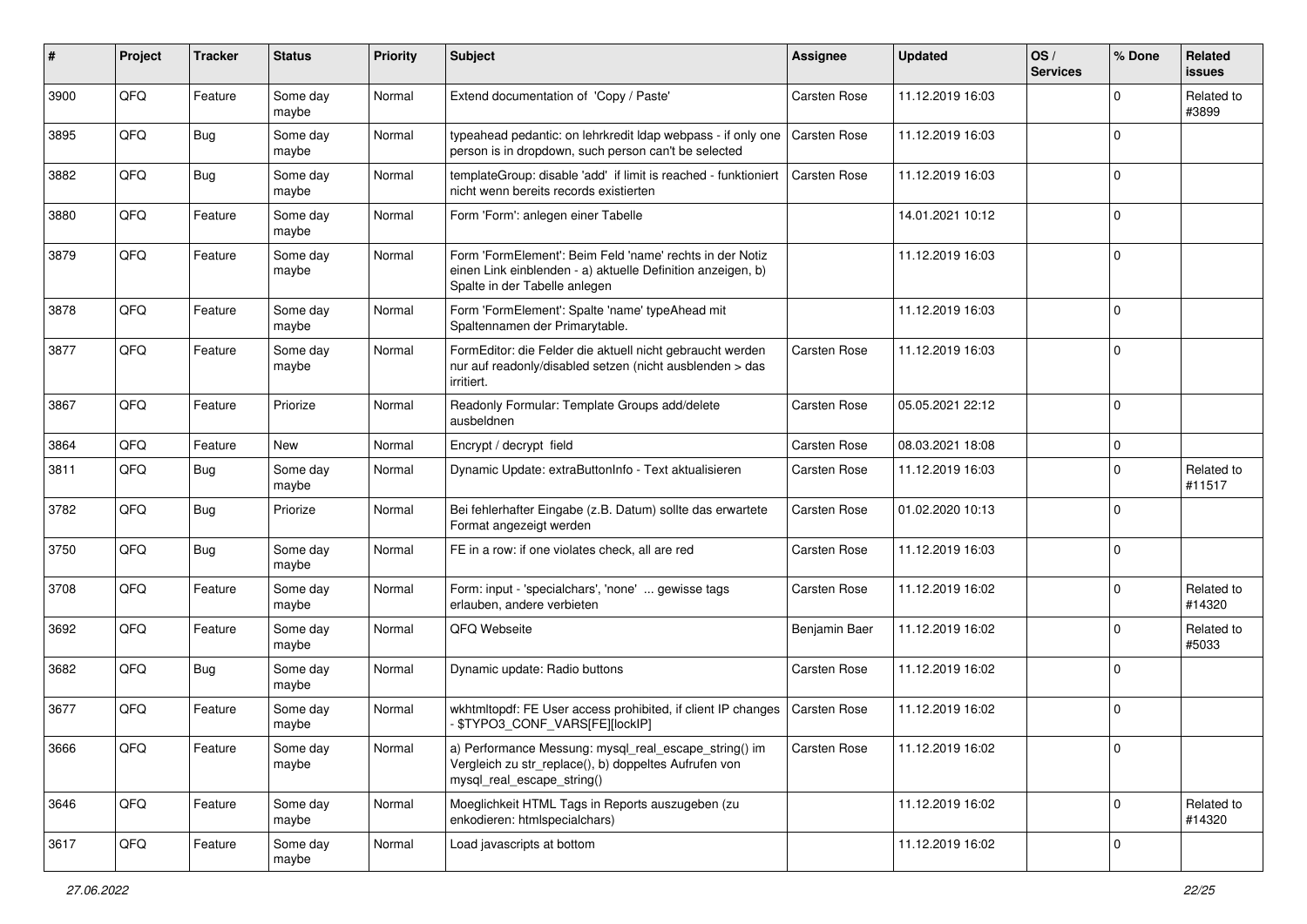| ∦    | Project | <b>Tracker</b> | <b>Status</b>     | <b>Priority</b> | <b>Subject</b>                                                                                                                | Assignee            | <b>Updated</b>   | OS/<br><b>Services</b> | % Done      | Related<br>issues                           |
|------|---------|----------------|-------------------|-----------------|-------------------------------------------------------------------------------------------------------------------------------|---------------------|------------------|------------------------|-------------|---------------------------------------------|
| 3588 | QFQ     | Bug            | Some day<br>maybe | Normal          | templateGroup: versteckte Elemente werden weiterhin<br>gespeichert.                                                           | Carsten Rose        | 11.12.2019 16:02 |                        | $\Omega$    |                                             |
| 3547 | QFQ     | Bug            | <b>New</b>        | Normal          | FE of type 'note' causes writing of empty fields.                                                                             | Carsten Rose        | 01.02.2020 23:21 |                        | $\mathbf 0$ |                                             |
| 3504 | QFQ     | Feature        | <b>New</b>        | Normal          | Logging: welche Action FEs werden wann wie ausgefuehrt                                                                        | Carsten Rose        | 01.02.2020 23:21 |                        | $\Omega$    | Related to<br>#5458.<br>Related to<br>#4092 |
| 3495 | QFQ     | Feature        | Some day<br>maybe | Normal          | Predifined Parameter werden nicht in '+' (add new record)<br>SIP gerendert.                                                   |                     | 11.12.2019 16:02 |                        | $\Omega$    |                                             |
| 3458 | QFQ     | Feature        | Some day<br>maybe | Normal          | Display 'Edit Form Element'-Checkbox on form: should<br>depend on FE Group                                                    | Carsten Rose        | 11.12.2019 16:02 |                        | $\Omega$    | Related to<br>#3447                         |
| 3457 | QFQ     | Feature        | Some day<br>maybe | Normal          | LDAP: concat multi values to one single entry                                                                                 | Carsten Rose        | 11.12.2019 16:02 |                        | $\Omega$    |                                             |
| 3432 | QFQ     | Feature        | <b>New</b>        | Normal          | subrecord: dynamicUpdate                                                                                                      | Carsten Rose        | 11.06.2020 21:10 |                        | $\Omega$    | Related to<br>#5691                         |
| 3415 | QFQ     | Feature        | Some day<br>maybe | Normal          | FE Login Box Templatefile                                                                                                     | Benjamin Baer       | 11.12.2019 16:02 |                        | $\Omega$    |                                             |
| 3385 | QFQ     | Feature        | Some day<br>maybe | Normal          | templateGroup: insert/update/delete non primary records                                                                       | <b>Carsten Rose</b> | 11.12.2019 16:02 |                        | $\mathbf 0$ |                                             |
| 3350 | QFQ     | Feature        | Some day<br>maybe | Normal          | FormEditor: Hilfetext hinter 'checktype'                                                                                      | Carsten Rose        | 11.12.2019 16:02 |                        | $\Omega$    |                                             |
| 3349 | QFQ     | Bug            | Some day<br>maybe | Normal          | config.qfq.ini: a) vertraegt keine '=' im Value (z.B. Passwort).<br>b) Values sollten in ticks einschliessbar sein (spaces, ) | <b>Carsten Rose</b> | 11.12.2019 16:02 |                        | $\Omega$    |                                             |
| 3332 | QFQ     | Feature        | Some day<br>maybe | Normal          | Uploads: Thumbnails, Details zum hochgeladenen File                                                                           | Carsten Rose        | 11.12.2019 16:02 |                        | $\Omega$    | Related to<br>#3264,<br>Related to<br>#5333 |
| 3331 | QFQ     | Feature        | Some day<br>maybe | Normal          | Default Tooltip fuer _page? Links: mit Form und Record ID                                                                     | Carsten Rose        | 11.12.2019 16:02 |                        | $\Omega$    |                                             |
| 3291 | QFQ     | Feature        | Some day<br>maybe | Normal          | AutoCron websiteToken                                                                                                         | Carsten Rose        | 11.12.2019 16:02 |                        | $\Omega$    | Related to<br>#4250                         |
| 3285 | QFQ     | Feature        | Some day<br>maybe | Normal          | Zeichenlimit pro Feld: textarea / editor                                                                                      | Carsten Rose        | 11.12.2019 16:02 |                        | $\Omega$    |                                             |
| 3267 | QFQ     | Feature        | Some day<br>maybe | Normal          | 2 Forms auf einer Seite: real + Read only                                                                                     | Carsten Rose        | 11.12.2019 16:03 |                        | $\Omega$    |                                             |
| 3216 | QFQ     | Feature        | Some day<br>maybe | Normal          | dynamic update für checkbox label2                                                                                            | <b>Carsten Rose</b> | 11.12.2019 16:03 |                        | $\Omega$    | Related to<br>#2081                         |
| 3130 | QFQ     | Bug            | Some day<br>maybe | Normal          | Debug Info's nicht korrekt nach 'New > Save'.                                                                                 | <b>Carsten Rose</b> | 11.12.2019 16:03 |                        | $\Omega$    | Related to<br>#3253                         |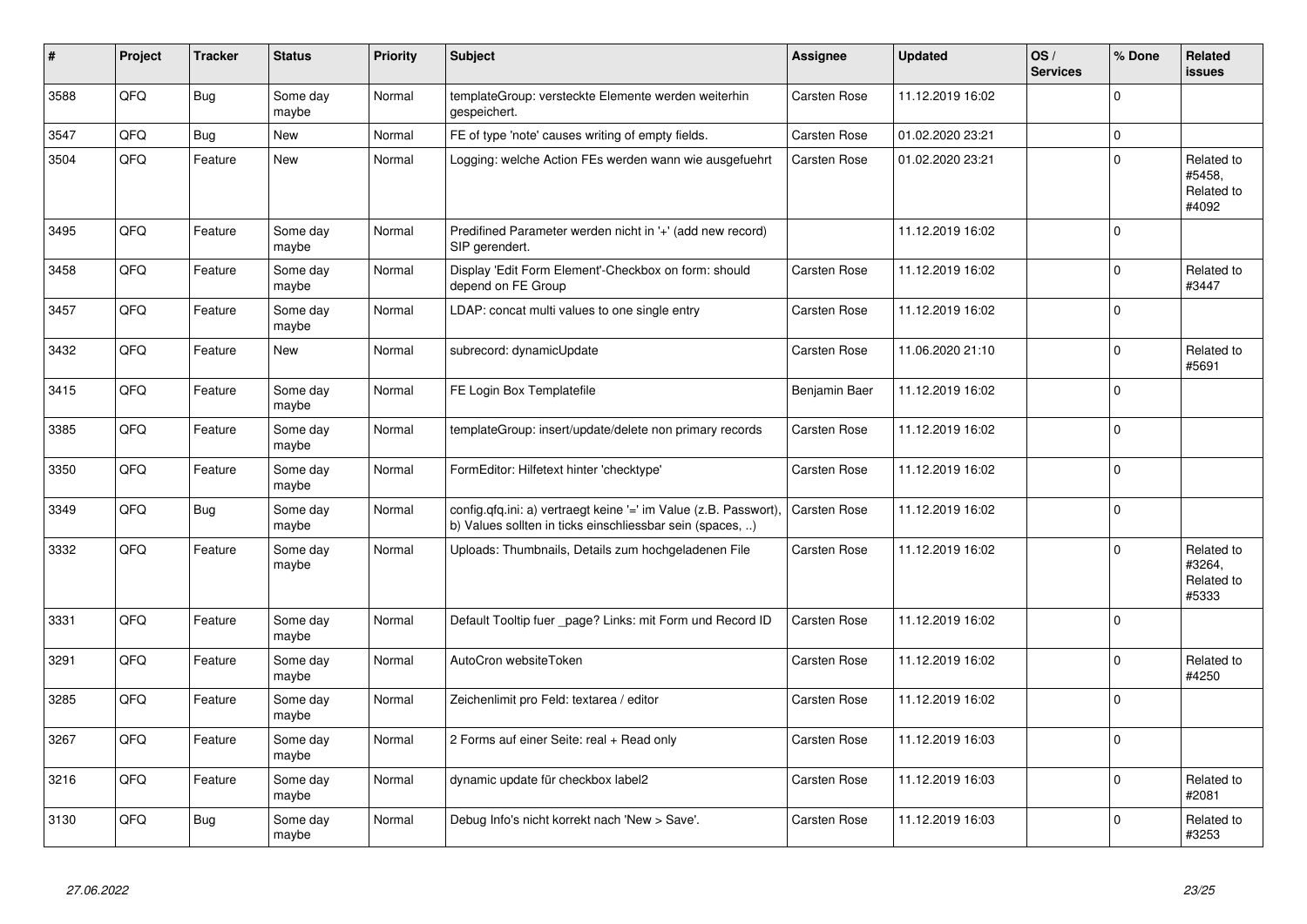| #     | Project | <b>Tracker</b> | <b>Status</b>     | <b>Priority</b> | Subject                                                                                                            | <b>Assignee</b> | <b>Updated</b>   | OS/<br><b>Services</b> | % Done      | Related<br>issues                                                      |
|-------|---------|----------------|-------------------|-----------------|--------------------------------------------------------------------------------------------------------------------|-----------------|------------------|------------------------|-------------|------------------------------------------------------------------------|
| 2995  | QFQ     | Feature        | Some day<br>maybe | Normal          | Dropdown JQuery Plugin: 'chosen' - Moeglichkeit um Select<br>Listen mehr Funktion zu geben. Kein Bootstrap noetig. | Carsten Rose    | 11.12.2019 16:03 |                        | $\mathbf 0$ |                                                                        |
| 2950  | QFQ     | Feature        | Some day<br>maybe | Normal          | Inhalt QFQ Records als File                                                                                        |                 | 11.12.2019 16:03 |                        | $\mathbf 0$ |                                                                        |
| 2643  | QFQ     | <b>Bug</b>     | Some day<br>maybe | Normal          | Zend / PHP Webinars anschauen                                                                                      | Carsten Rose    | 01.02.2020 15:56 |                        | $\Omega$    |                                                                        |
| 2361  | QFQ     | Feature        | New               | Normal          | Logging wer/wann/wo welches Formular aufgerufen hat                                                                | Carsten Rose    | 11.12.2019 16:15 |                        | $\mathbf 0$ | Related to<br>#4432,<br>Related to<br>#7480                            |
| 2084  | QFQ     | Feature        | Some day<br>maybe | Normal          | Mailto mit encryption: Subrecord                                                                                   | Carsten Rose    | 11.12.2019 16:03 |                        | $\Omega$    | Related to<br>#2082                                                    |
| 2063  | QFQ     | <b>Bug</b>     | Some day<br>maybe | Normal          | Pills auf 'inaktiv' setzen falls keine Element auf dem Pill<br>sichtbar sind.                                      | Benjamin Baer   | 11.12.2019 16:03 |                        | 0           | Related to<br>#3752                                                    |
| 1946  | QFQ     | Feature        | Some day<br>maybe | Normal          | Kontrolle ob der ReadOnly Modus bei den<br>Formularelementen korrekt implementiert ist                             | Carsten Rose    | 11.12.2019 16:03 |                        | $\mathbf 0$ |                                                                        |
| 1635  | QFQ     | Feature        | Some day<br>maybe | Normal          | QFQ Extension content record: weitere Optionen<br>einblenden.                                                      | Carsten Rose    | 11.12.2019 16:03 |                        | $\mathbf 0$ |                                                                        |
| 1510  | QFQ     | Feature        | Some day<br>maybe | Normal          | jquery von google laden, falls das nicht geht lokal                                                                |                 | 11.12.2019 16:03 |                        | $\Omega$    |                                                                        |
| 1253  | QFQ     | Feature        | Some day<br>maybe | Normal          | QF: Colorpicker                                                                                                    |                 | 11.12.2019 16:03 |                        | $\mathbf 0$ |                                                                        |
| 1251  | QFQ     | Feature        | Some day<br>maybe | Normal          | QF: Combo                                                                                                          |                 | 11.12.2019 16:03 |                        | 0           |                                                                        |
| 1234  | QFQ     | Feature        | Some day<br>maybe | Normal          | QF: Record numbering: Im Grid soll in Spalte 1 optional die<br>laufende Nummer der Records angezeigt werden.       |                 | 01.02.2020 23:20 |                        | $\mathbf 0$ |                                                                        |
| 955   | QFQ     | Feature        | Some day<br>maybe | Normal          | QF: Notizen vor/nach dem Form                                                                                      |                 | 01.02.2020 23:20 |                        | $\mathbf 0$ |                                                                        |
| 10793 | QFQ     | Feature        | In Progress       | Normal          | <b>Update NPM Packages</b>                                                                                         | Carsten Rose    | 07.09.2021 13:25 |                        | 30          |                                                                        |
| 2665  | QFQ     | <b>Bug</b>     | Priorize          | Normal          | Dynamic Update funktioniert nicht, wenn beim<br>entsprechenden FormElement eine size angegeben ist.                | Benjamin Baer   | 03.01.2022 08:12 |                        | 30          |                                                                        |
| 1623  | QFQ     | Feature        | Some day<br>maybe | Normal          | RealURL                                                                                                            |                 | 11.12.2019 16:03 |                        | 30          |                                                                        |
| 13330 | QFQ     | Feature        | In Progress       | Normal          | Multi Form: Upload                                                                                                 | Carsten Rose    | 07.11.2021 12:40 |                        | 50          | Related to<br>#9706                                                    |
| 12440 | QFG     | Feature        | In Progress       | Normal          | Typo3 V10 upgrade (durchfuehren und testen)                                                                        | Carsten Rose    | 21.03.2022 09:53 |                        | 50          | Related to<br>#12357,<br>Related to<br>#12067,<br>Related to<br>#10661 |